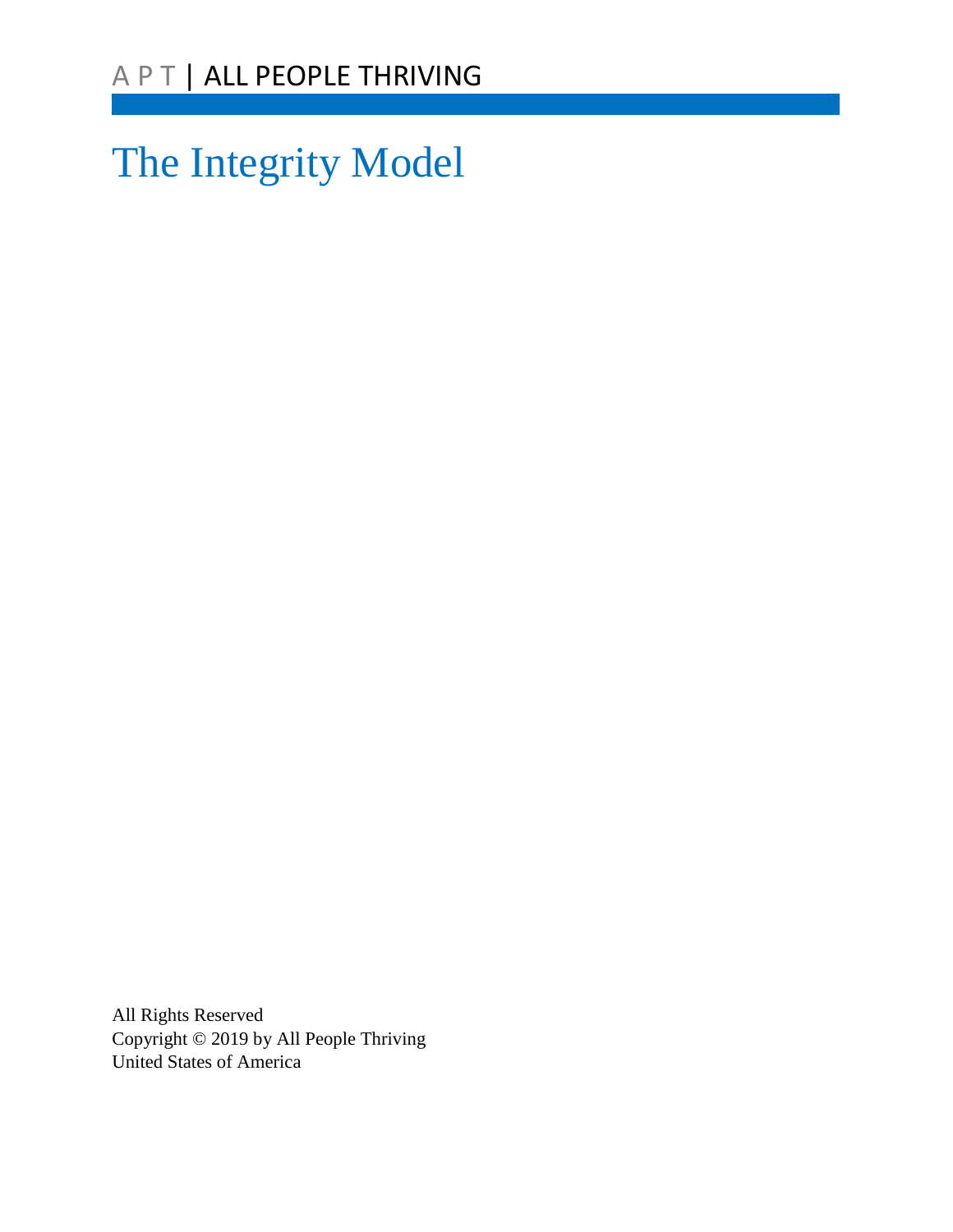# **INTRODUCTION**

All People Thriving developed the Integrity Model to analyze, study and alleviate oppression. The model compiles important teachings from a wide school of thought, including historic and religious documents, scientists, business and organization leaders, sociologists and others. From rising health care costs, homelessness and severe addictions to continuously emerging civil rights issues, and corruption in local, state and global governments, the Integrity Model can be used to probe a wide array of issues facing humanity.

The Integrity Model includes a set of concepts and systems to identify oppression and suggest solutions for achieving or restoring alignment (integrity). First, the Integrity Model provides a lens from which to view oppression. This lens is known as the Theory of Oppression. It outlines the core beliefs of oppression and provides us with a more comprehensive understanding of oppression than what was previously available. It is based on the idea that in order to understand the roots of oppression, we must first understand what oppression is. Second, the Integrity Model provides a framework for comparative analysis allowing us to observe the opposite of oppression which is thriving. This is known as the Foundationalist Framework. Finally, the Integrity Model outlines a method of inquiry that helps us to intentionally alleviate oppression. This is known as the Integrity Process. The Integrity Process was used to assist in the development of the Integrity Model itself as well as the Theory of Oppression. A complete outline of the Integrity Model provides us with a baseline from which to begin addressing the many issues facing humanity. Moreover, it allows us to start at the very beginning, at the roots.

# **APPLICATION OF THE INTEGRITY MODEL**

The Integrity Model--at this stage--is intended for use by professionals in a variety of fields involved in the development or use of concepts, systems and technologies, as well as stakeholders in groups, businesses, organizations, governments and movements. All People Thriving reserves the right to edit, update and alter the Integrity Model as new information, resources and tools become available. NOTE: The Integrity Model is not designed to provide or replace professional or legal guidance, and consultation of counselors, mental health professionals, attorneys, accountants, or other professionals may be required. Those who experience any level of mental, physical or emotional distress or discomfort upon reviewing this material should contact or seek professional help or guidance immediately.

# **THE THEORY OF OPPRESSION**

In order for a theory to be considered valid, it needs to be universally applicable. Not just within one community or for one group, but for all of those who are subjected to the definitions or assertions. Historic definitions of oppression assert phenomena such as racism, sexism, classism and religious discrimination result in oppression. The Theory of Oppression, however, asserts the inverse is true. Racism, sexism, classism, etc., are symptoms--not the root causes--of oppression. The Theory of Oppression is built on a series of assertions to provide a solid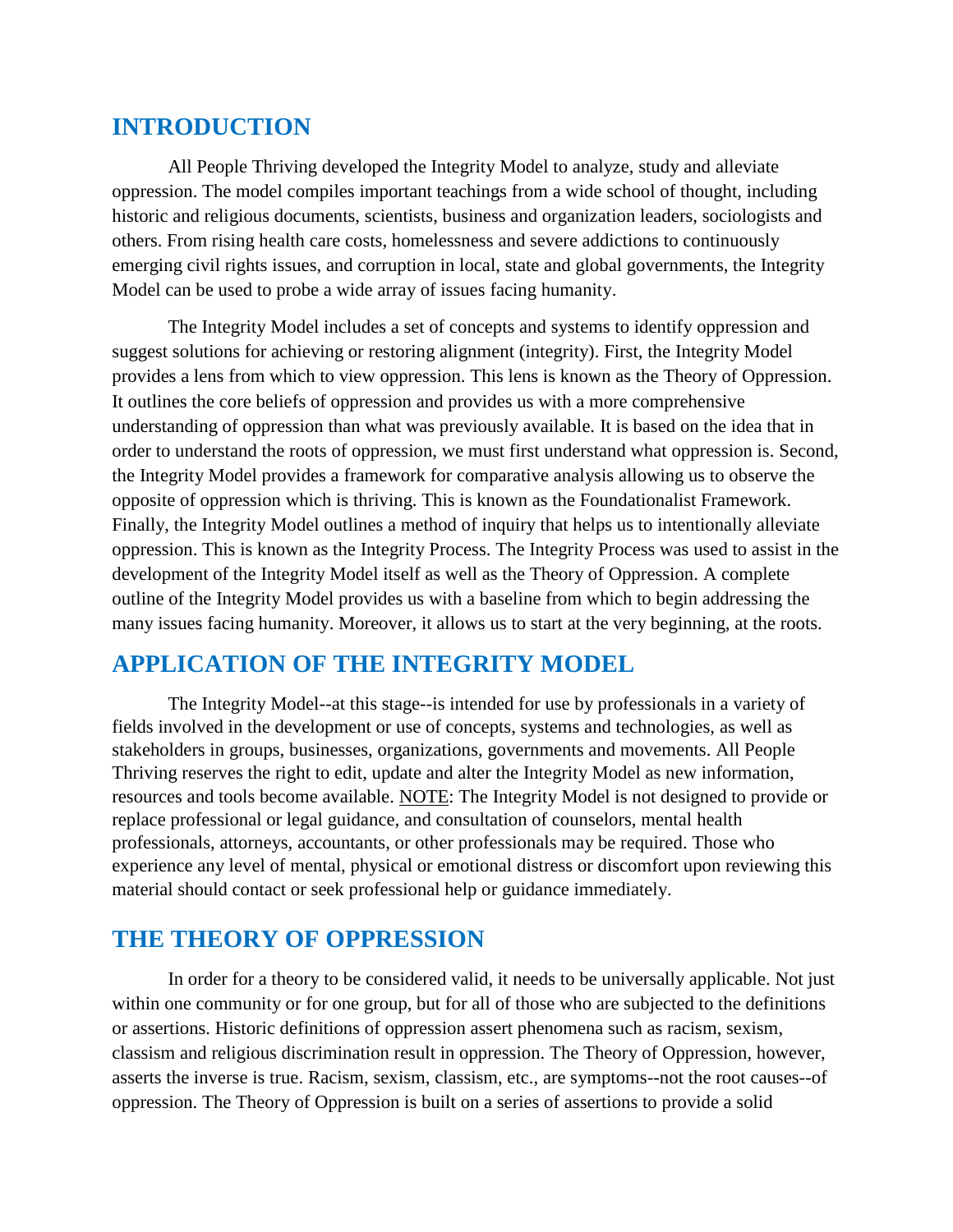foundation for understanding oppression and its impact. These are categorized into three (3) main areas: The Foundationalist Framework; Oppression Theorized & Defined; and Alleviating Oppression.

\_\_\_\_\_\_\_\_\_\_\_\_\_\_\_\_\_\_\_\_\_\_\_\_\_\_\_\_\_\_\_\_\_\_\_\_\_\_\_\_\_\_\_\_\_\_\_\_\_\_\_\_\_\_\_\_\_\_\_\_\_\_\_\_\_\_\_\_\_\_\_\_\_\_\_\_\_\_

**\_\_\_\_\_\_\_\_\_\_\_\_\_\_\_\_\_\_\_\_\_\_\_\_\_\_\_\_\_\_\_\_\_\_\_\_\_\_\_\_\_\_\_\_\_\_\_\_\_\_\_\_\_\_\_\_\_\_\_\_\_\_\_\_\_\_\_\_\_\_\_\_\_\_\_\_\_\_**

### **The Foundationalist Framework Assertions**

- $\Box$  Individual human beings are the building blocks of human constructs.
- $\Box$  Human constructs include: concepts (ideas), systems (actions/roles), technologies (tools), relationships and institutions (organizations, government, businesses and groups).
- $\Box$  There are *universal* elements for individuals and their and constructs:
	- o Mission (a purpose or point)
	- o Basic Structure (building blocks)
	- o Truths (core beliefs)
	- o Guiding Principles (concepts or ideas dictating interactions or exchanges)
	- o Values (contributing to decision-making and prioritization)
	- o Basic Requirements (needed to exist or function at the highest capacity)
	- o Evolutionary Process (acquiring and incorporating information, tools and resources)
	- o Milestones (core indicators of progress or decline)
- $\Box$  Individuals, concepts, systems, technologies, relationships and institutions each have their own self-defined *independent* elements, which also include a mission/purpose, basic structure, core beliefs, guiding principles, values, evolutionary processes and milestones for progress or decline.
- $\Box$  Individuals and their constructs grow through a continuous process which includes acquisition (input), alignment (acceptance or rejection of some or all of the input, and which commonly includes a comparative analysis of self or current status with external entities or environmental factors, and with the internal mission, structure, core beliefs, guiding principles, values, evolutionary process and milestones), decision (intent or action), plateau (no new stimulus or input), testing (practice), operating (functioning or output with the newly acquired input).
- $\Box$  Individuals and their constructs make decisions or take actions based on the information, tools and resources available to them at the time of the decision.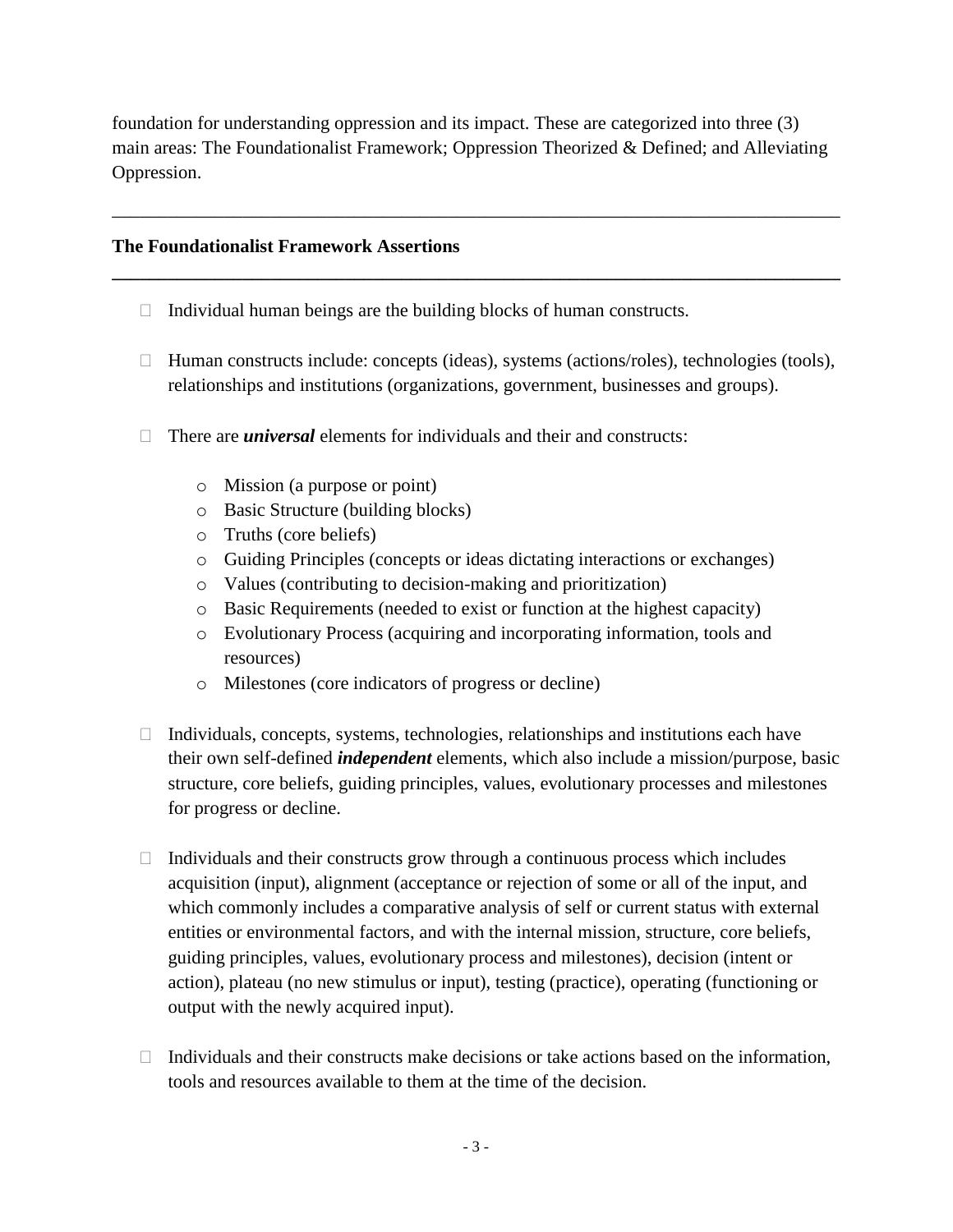Individuals and their constructs able to identify and obtain their *independent* elements in alignment with the *universal elements* are most likely to operate at their highest capacity and reach their fullest potential.

**\_\_\_\_\_\_\_\_\_\_\_\_\_\_\_\_\_\_\_\_\_\_\_\_\_\_\_\_\_\_\_\_\_\_\_\_\_\_\_\_\_\_\_\_\_\_\_\_\_\_\_\_\_\_\_\_\_\_\_\_\_\_\_\_\_\_\_\_\_\_\_\_\_\_\_\_\_\_**

**\_\_\_\_\_\_\_\_\_\_\_\_\_\_\_\_\_\_\_\_\_\_\_\_\_\_\_\_\_\_\_\_\_\_\_\_\_\_\_\_\_\_\_\_\_\_\_\_\_\_\_\_\_\_\_\_\_\_\_\_\_\_\_\_\_\_\_\_\_\_\_\_\_\_\_\_\_\_**

### **Oppression Theorized & Defined**

- $\Box$  Oppression prevents individuals and their constructs from operating at their greatest capacity.
- $\Box$  Structurally, oppression is a set of acts, systems, thoughts or concepts. Oppression involves:
	- o Harming dignity, self-worth, self-respect or self-awareness;
	- o Eliminating autonomy of the body, mind or soul;
	- o Ending or inhibiting life, liberty or the pursuit of happiness;
	- o Restricting access to basic needs;
	- o Preventing learning, growth or free will;
	- o Solidifying an "other" within the human species.
- $\Box$  Oppression can be intentional (willful and done with malice), or unintentional (done with ignorance).
- $\Box$  Oppression can be inflicted upon an individual by other individuals, concepts, systems, technologies, relationships and/or institutions.
- $\Box$  Oppression can be inflicted by an individual upon oneself, other individuals, concepts, systems, technologies, relationships or institutions.
- $\Box$  Oppression requires a decision or action based on missing, false, misaligned or incomplete independent elements.
- $\Box$  Individuals and their constructs are able to reject oppression when their independent elements are in place and aligned with the universal elements. Rejection of oppression includes natural human instincts to fight, flee, avoid, or grow.
- $\Box$  Oppression is likely to be internalized or institutionalized by individuals and their constructs when their independent elements are missing or misaligned with the universal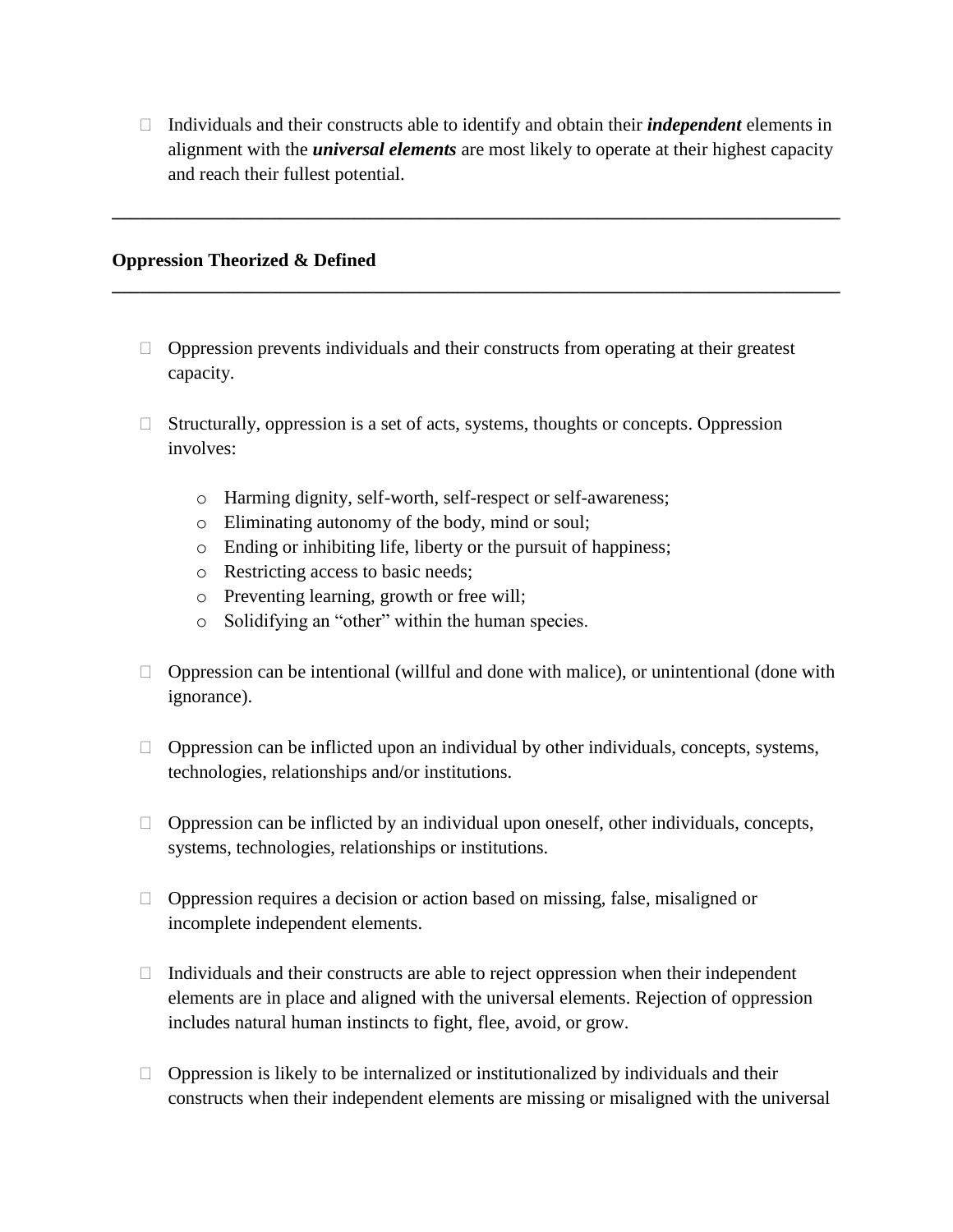elements; This can result in oppression-based responses, including fight (to destroy or take); flight (avoid dealing with the oppression); freeze (stagnate); adapt (change to match the oppressive environment); submit (acceptance of oppression); alienate (creation an "other" or "enemy"); or manipulate (exploit, coerce, threaten, deceive).

- $\Box$  Oppression utilizes destructive or competitive, rather than comparative or cooperative, means of evolution.
- $\Box$  Once internalized or institutionalized, oppression is likely to become part of the normal output or operating of individuals and their constructs.
- $\Box$  When oppression is present for prolonged periods of time, the individual, concept, system, technology, relationship or institution is likely to experience decline, prolonged conflict or adversity, stagnation or even death, and indicators of oppression will be identifiable.

\_\_\_\_\_\_\_\_\_\_\_\_\_\_\_\_\_\_\_\_\_\_\_\_\_\_\_\_\_\_\_\_\_\_\_\_\_\_\_\_\_\_\_\_\_\_\_\_\_\_\_\_\_\_\_\_\_\_\_\_\_\_\_\_\_\_\_\_\_\_\_\_\_\_\_\_\_\_

**\_\_\_\_\_\_\_\_\_\_\_\_\_\_\_\_\_\_\_\_\_\_\_\_\_\_\_\_\_\_\_\_\_\_\_\_\_\_\_\_\_\_\_\_\_\_\_\_\_\_\_\_\_\_\_\_\_\_\_\_\_\_\_\_\_\_\_\_\_\_\_\_\_\_\_\_\_\_**

#### **Indicators of Oppression**

- *Individuals -* Indicators of internalized or institutionalized oppression *may* include, among others:
	- o Persistent damaged sense of dignity, self-worth, self-respect or self-awareness
	- o Persistent shame or fear
	- o Assertion of dominion over the body, mind or soul of another
	- o Allowing others to impede without personal boundaries
	- o Restricting or allowing the restriction of basic needs for self or others, such as housing, resources, affection, love, opportunities, etc.
	- o Interrupting or ending the life, liberties or pursuit of happiness of self or others
	- o Preventing free will of self or others
	- o Forming destruction-oriented competition, rather than growth-oriented comparative competition or cooperation
	- o Creating a permanent "other" or "enemy"
	- o Asserting permanent blame
	- o Persistent victim status (assuming no role in self-healing)
	- o Persistent repression of own needs
	- o Persistent lack of purpose or meaning in life
	- o Persistent lack of self-esteem, or prolonged ego or martyr phase
	- o Prolonged self-identification as an "other"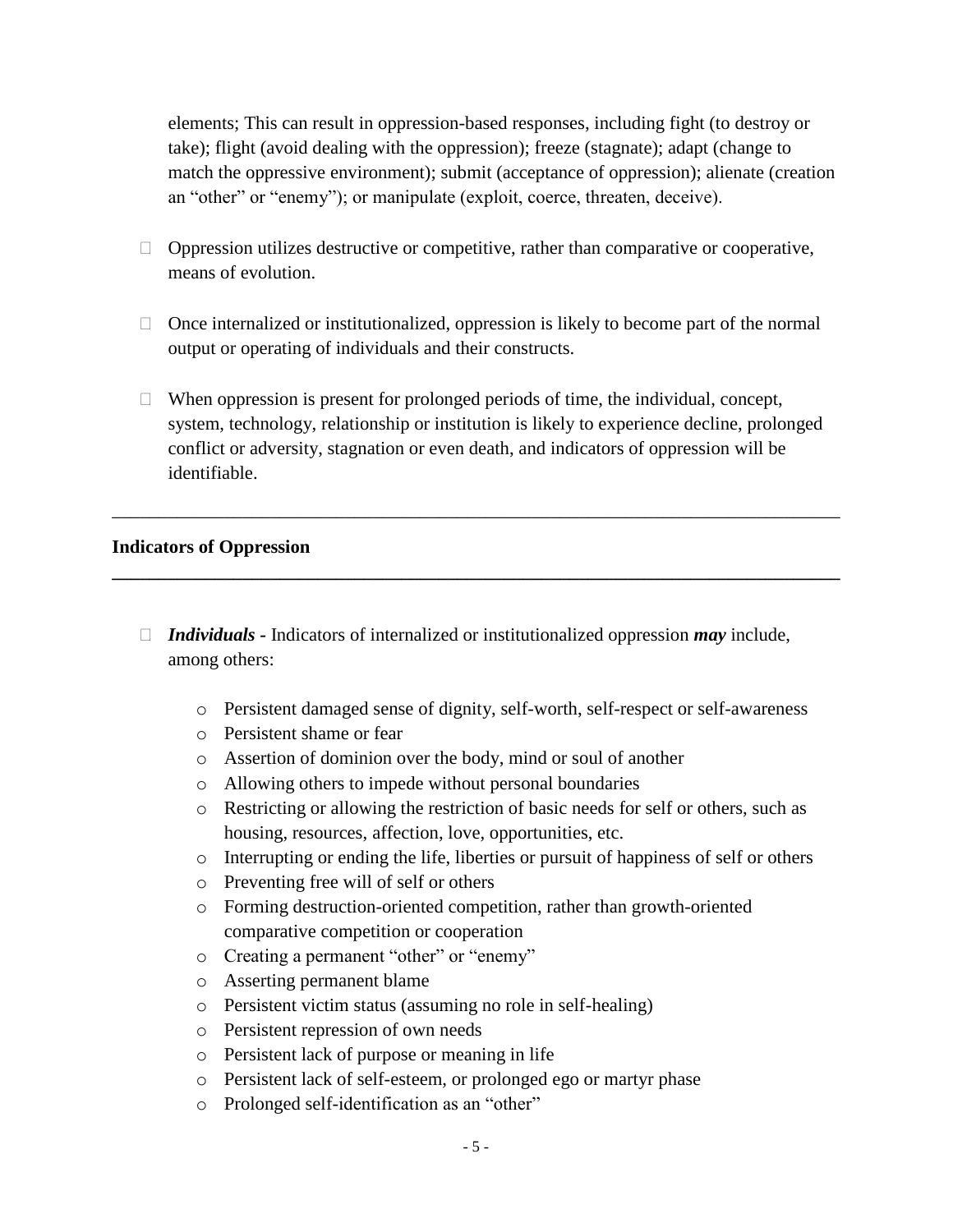- o Prolonged mental health diagnosis or addiction
- o Attempting to meet needs through coercion, manipulation, exploitation, harassment, threats or punishment
- o Prolonged use of lying, deceit or omission
- o Persistent inability to express one's own truth
- o Lack of empathy or compassion for self or others
- o Inability to accept affirmation, information or opportunities for self-growth
- o Inability to define oneself
- o Prolonged reliance on others for self-definition
- o Inability to be wrong (or right)
- o Inability to make or accept mistakes in good faith
- o Prolonged reliance on others for self-esteem or affirmation
- o Persistent requirement of external praise over internal guidance
- o Inability to forgive self or others
- o Willingness to harm others to achieve needs
- o Unwillingness to take responsibility for own actions, or to learn from them
- o Willingness to kill or harm others
- □ *Concepts* Indicators of internalized or institutionalized oppression *may* include, among others:
	- o Devaluing the unique experiences or potential of each human being
	- o Creating a permanent "other" or "enemy"
	- o Creating unnecessary or unhelpful categories
	- o Accepting or rationalizing exploitation, coercion, manipulation, or other forms of oppression as "acceptable" or "that's the way it is"
	- o Dismissing the rights to life, liberty or the pursuit of happiness
	- o Accepting the denial or restriction of basic human needs and experiences, including food, water, shelter, love, affection, etc.
	- o Enshrining oppression or competition as an acceptable way of obtaining basic needs
	- o Allowing for lying, deception, misdirection or omission of truth
	- o Promoting or enforcing "false options"
- *Systems*  Indicators of internalized or institutionalized oppression *may* include, among others:
	- o Failing to acknowledge basic human rights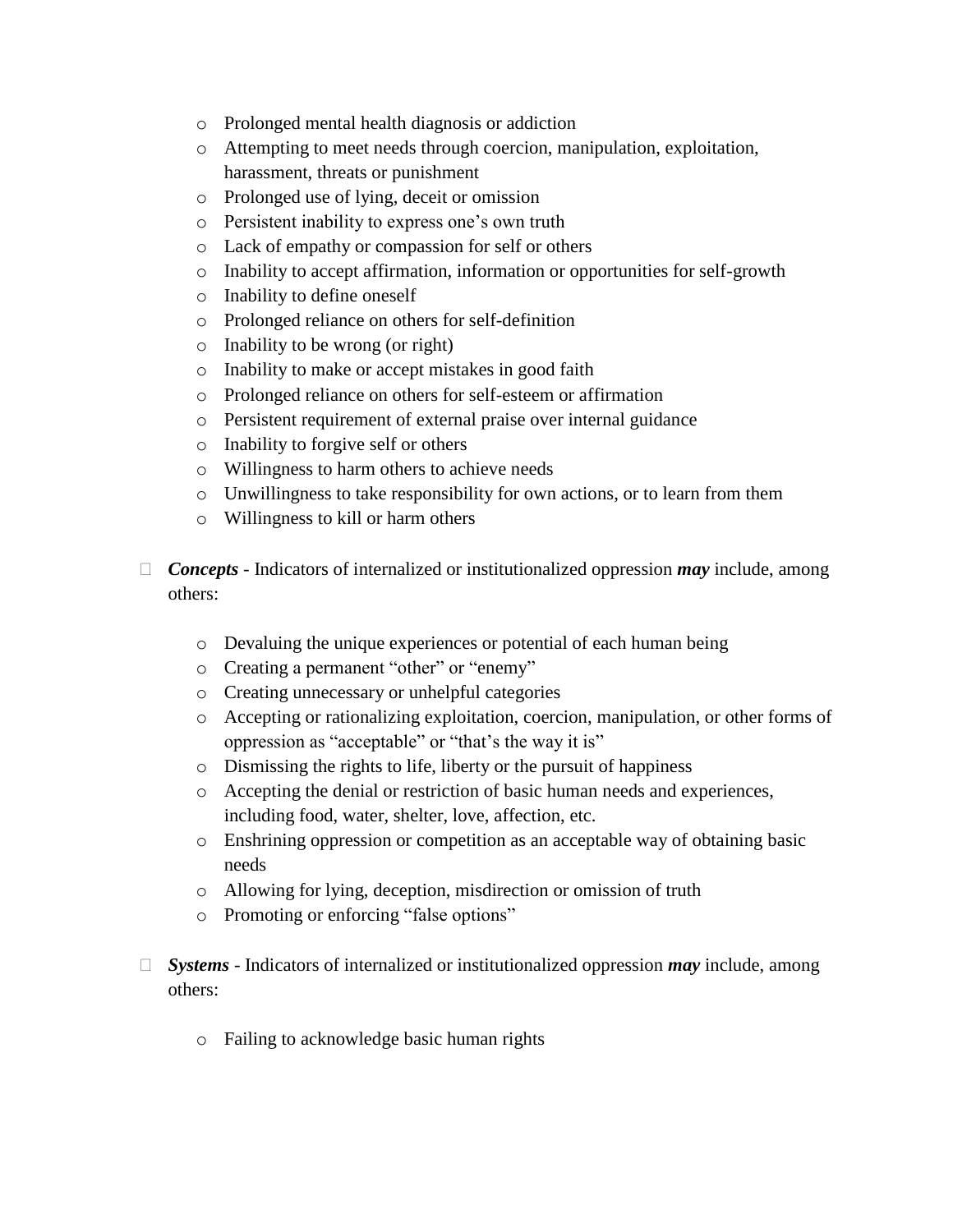- $\circ$  Failing to acknowledge basic human bodily and emotional needs (i.e. systems that prevent using the restroom, or policies that prevent time off for caring for sick children or parents)
- o Failing to acknowledge natural human instincts
- o Failing to acknowledge the diversity of human bodies and experiences, including physical abilities or mental, cognitive and emotional capacities
- o Exploiting vulnerabilities
- o Creating unnecessary, harmful or meaningless categories
- o Damaging the inherent dignity, worth or self-respect of individuals
- o Does not work for everyone it is intended to serve
- o Confusing equality with equity
- *Technologies -* Indicators of internalized or institutionalized oppression *may* include, among others:
	- o Inhibiting life, liberty or the pursuit of happiness (designed to kill people)
	- o Seeking to assert control, ownership or manipulative influence over the body, mind, soul or free will of individuals
	- o Enabling the ability to infringe on basic human rights
	- o Preventing access to education or information
	- o Destroying the environment or other essential human needs
	- o Allowing or enabling exploitation, coercion, manipulation, deception, omission, neglect, harassment, threats, or actual bodily harm
	- o Curtailing or unduly influencing free will
- *Relationships -* Indicators of internalized or institutionalized oppression *may* include, among others:
	- o Unarticulated purpose and goals of the relationship, including shared beliefs or values
	- o Unarticulated needs in the relationship
	- $\circ$  Unarticulated and/or lack of honoring boundaries of the parties in the relationship
	- o Assumption of ownership of body, mind or soul of other parties in the relationship
	- o Use of threats, harassment, exploitation, shaming, coercion, or punishment to meet needs
	- o Use of lying, manipulation, omission or deceit to meet needs
	- o Tendency towards maintaining stagnation or decline rather than supporting independent growth of the parties in the relationship
	- o Tendency towards maintaining a "need" to be in the relationship
	- o Inability to end or evolve the relationship in healthy ways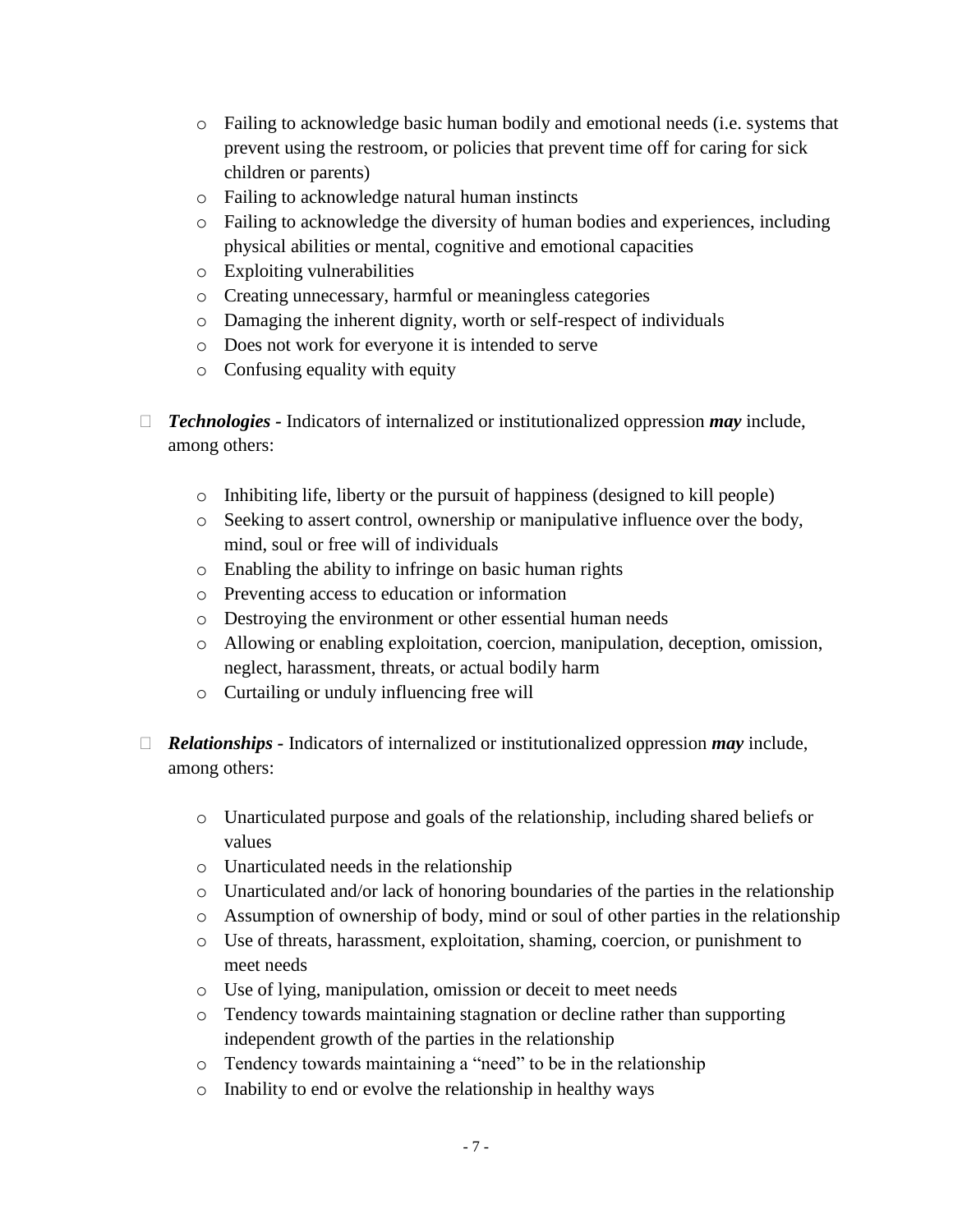- o Permanent labeling, such as "abuser", "victim", "cheater", "slacker", "no-good", "toxic", etc.
- o Inability to allow for growth of the parties in the relationship
- o Prohibits or detracts individuals from accessing basic needs or pursuing personal goals
- o Lack of trust, honesty, transparency, loyalty, commitment, consideration, appropriate affection or companionship
- o Diminished capacity of one or more parties in the relationship to maintain a sense of self-worth, dignity or self-respect
- o Lack of positive reciprocity
- o Devaluing the contributions of one of the partners
- o Dominance or competition over cooperation
- o Thriving on negative energy rather than promoting positive growth and development
- o Promoting or thriving on co-dependency rather than cooperation
- o Collective decision-making doesn't benefit all parties
- *Institutions -* Indicators of internalized or institutionalized oppression *may* include, among others:
	- o Lacking clearly articulated mission
	- $\circ$  The mission has no direct relation of the mission to one of the universal elements
	- o The mission or purpose is to harm dignity or worth of individuals
	- o Asserting ownership over the bodies, minds or souls of individuals
	- o Restricting life, liberty or the pursuit of happiness
	- o Restricting learning or prevents growth
	- o Lacking clearly articulated core beliefs, guiding principles or organizational values
	- o Implementation of programs and services is misaligned with independent and/or universal elements
	- o Use of threats, harassment, exploitation, coercion or punishment to meet desired needs or goals
	- o Individuals (such as employees, customers, clients, etc.) engage only because they feel they have to, and not because they share the values or mission of the organization
	- o High turnover, dissatisfied customers or clients, unhappy staff, volunteers or employees
	- o Individuals being asked to give up autonomy or basic human rights
	- o Low loyalty to the mission
	- o People staying for benefits versus prolonged belief in the mission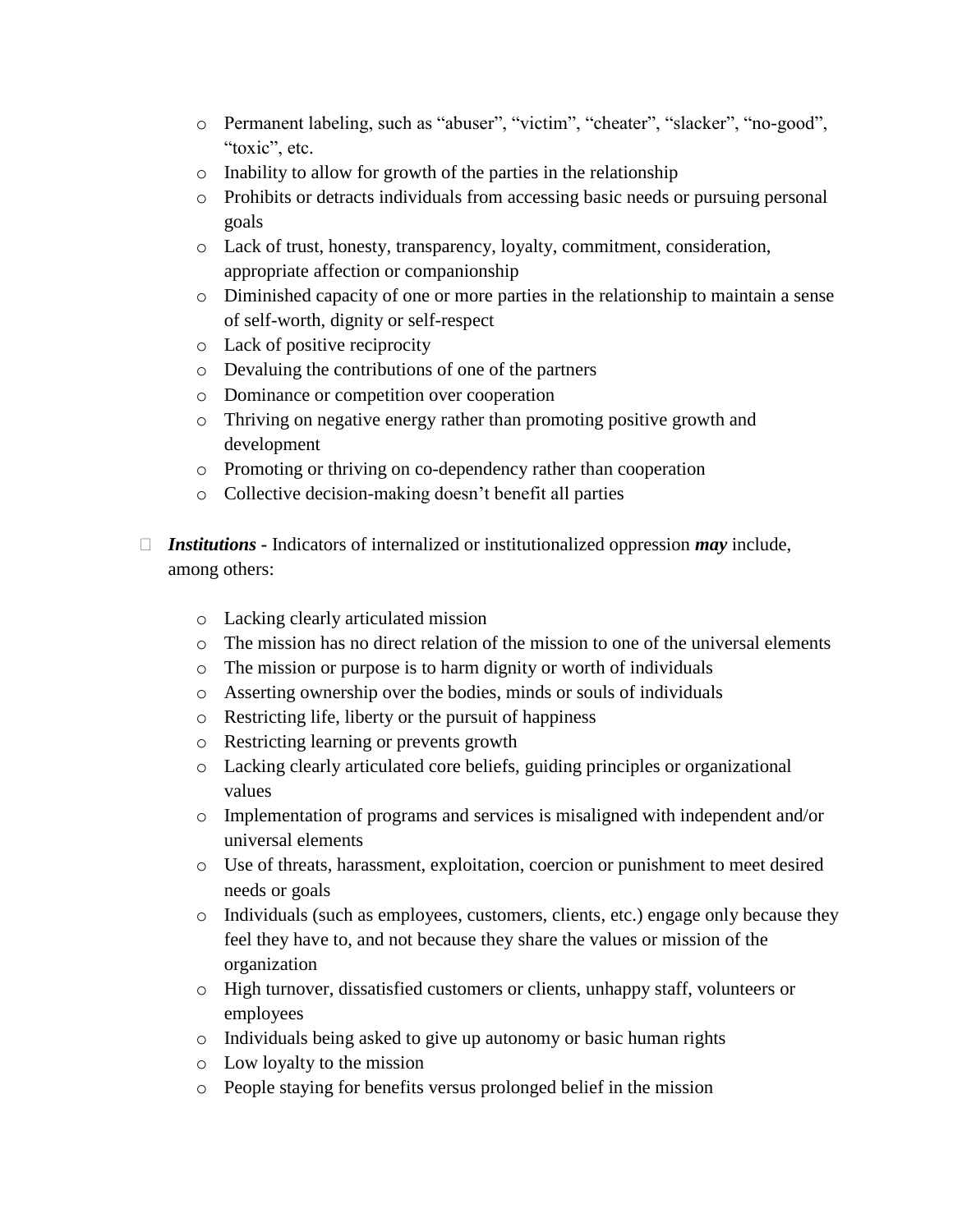- o Fear is present among staff, leadership or participants
- o Achievement by staff is seen as a threat to management
- o Referring to some members of its own team as the "enemy"
- o Spies on its own people or team
- o Too many laws or rules
- o Seeking to micromanage the affairs of its participants
- o Use of punishment or punitive measures
- o Inconsistency in policies, laws, regulations, processes or programs and services
- o Use of oppressive tactics marked by exploitation, deceit, misdirection, coercion, threats, harassment, neglect or punishment as a way to reach desired outcomes
- o Use of reactive measures instead of responsive measures in the development of policies, procedures, programs and services
- o Devaluing any of its team (employees, staff, volunteers, colleagues) or clients (members, participants, customers, etc.)
- o Unfair or inequitable compensation
- o Actively seeking to compete (destroy others) rather than comparatively compete or cooperate
- o Is in prolonged "survival mode", stagnation or decline
- o Readily makes use of oppressive concepts or systems

### **Alleviating Oppression**

 $\Box$  Individuals and their constructs are likely to continue the cycle of oppression unless there is an impetus for change. This is likely to include:

\_\_\_\_\_\_\_\_\_\_\_\_\_\_\_\_\_\_\_\_\_\_\_\_\_\_\_\_\_\_\_\_\_\_\_\_\_\_\_\_\_\_\_\_\_\_\_\_\_\_\_\_\_\_\_\_\_\_\_\_\_\_\_\_\_\_\_\_\_\_\_\_\_\_\_\_\_\_

- o Awareness of decline, stagnation or impending death;
- o Identification of oppression indicators; and
- o An intent, including a decision and/or action, address or alleviate oppression.
- $\Box$  Once an impetus for change has occurred, oppression can be alleviated through an intentional process. This process often includes:
	- o Analysis of mission, structure, beliefs, guiding principles, values, requirements, evolutionary process and milestones;
	- o Identification of missing independent elements, including mission, structural components, beliefs, guiding principles, values, requirements, evolutionary processes or milestones;
	- o Identification of incongruence or misalignment among the independent elements;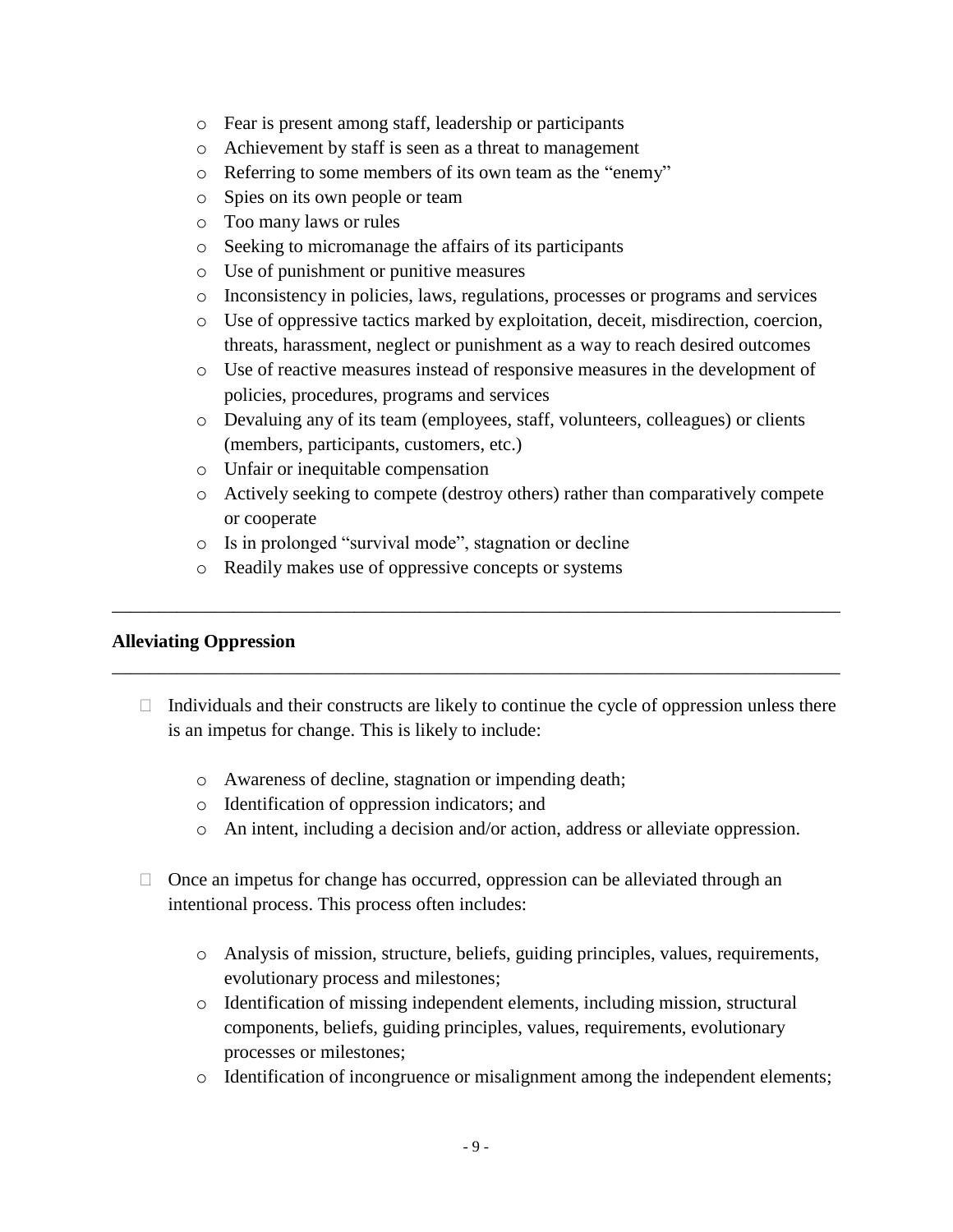- o Identification of misalignment of independent elements with the universal elements (if any);
- o Opportunity, including information, resources or tools to identify, obtain or revise mission, structural components, beliefs, guiding principles, values, basic needs, evolutionary processes or milestones, and align independent elements; and
- o Opportunity, including affirmation, information, resources or tools to align independent elements with universal elements.
- $\Box$  Once oppression is alleviated, individuals and their constructs are likely to operate at their highest and fullest capacity.
- $\Box$  Individuals and their constructs operating at their highest and fullest capacity are able to thrive.
- $\Box$  Thriving individuals and their constructs are able to reach their highest and fullest potential.

# **THE FOUNDATIONALIST FRAMEWORK**

The Integrity Model also includes a framework to identify and understand the opposite of oppression which is thriving. The framework is built on several assertions, each deriving from the one before and carefully designed to be applicable to all individuals and their constructs. It utilizes a variation of successful strategic planning tools commonly used for organization and business development, and outlines the universal elements and the framework for independent elements.

\_\_\_\_\_\_\_\_\_\_\_\_\_\_\_\_\_\_\_\_\_\_\_\_\_\_\_\_\_\_\_\_\_\_\_\_\_\_\_\_\_\_\_\_\_\_\_\_\_\_\_\_\_\_\_\_\_\_\_\_\_\_\_\_\_\_\_\_\_\_\_\_\_\_\_\_\_\_

\_\_\_\_\_\_\_\_\_\_\_\_\_\_\_\_\_\_\_\_\_\_\_\_\_\_\_\_\_\_\_\_\_\_\_\_\_\_\_\_\_\_\_\_\_\_\_\_\_\_\_\_\_\_\_\_\_\_\_\_\_\_\_\_\_\_\_\_\_\_\_\_\_\_\_\_\_\_

### **Foundational Assertions**

- $\Box$  Individual human beings are the building blocks of human constructs.
- □ Human constructs include: concepts (ideas), systems (actions/roles), technologies (tools), relationships and institutions (organizations, government, businesses and groups).
- $\Box$  There are *universal* elements for individuals and their and constructs:
	- o Mission (a purpose or point)
	- o Basic Structure (building blocks)
	- o Truths (core beliefs)
	- o Guiding Principles (concepts or ideas dictating interactions or exchanges)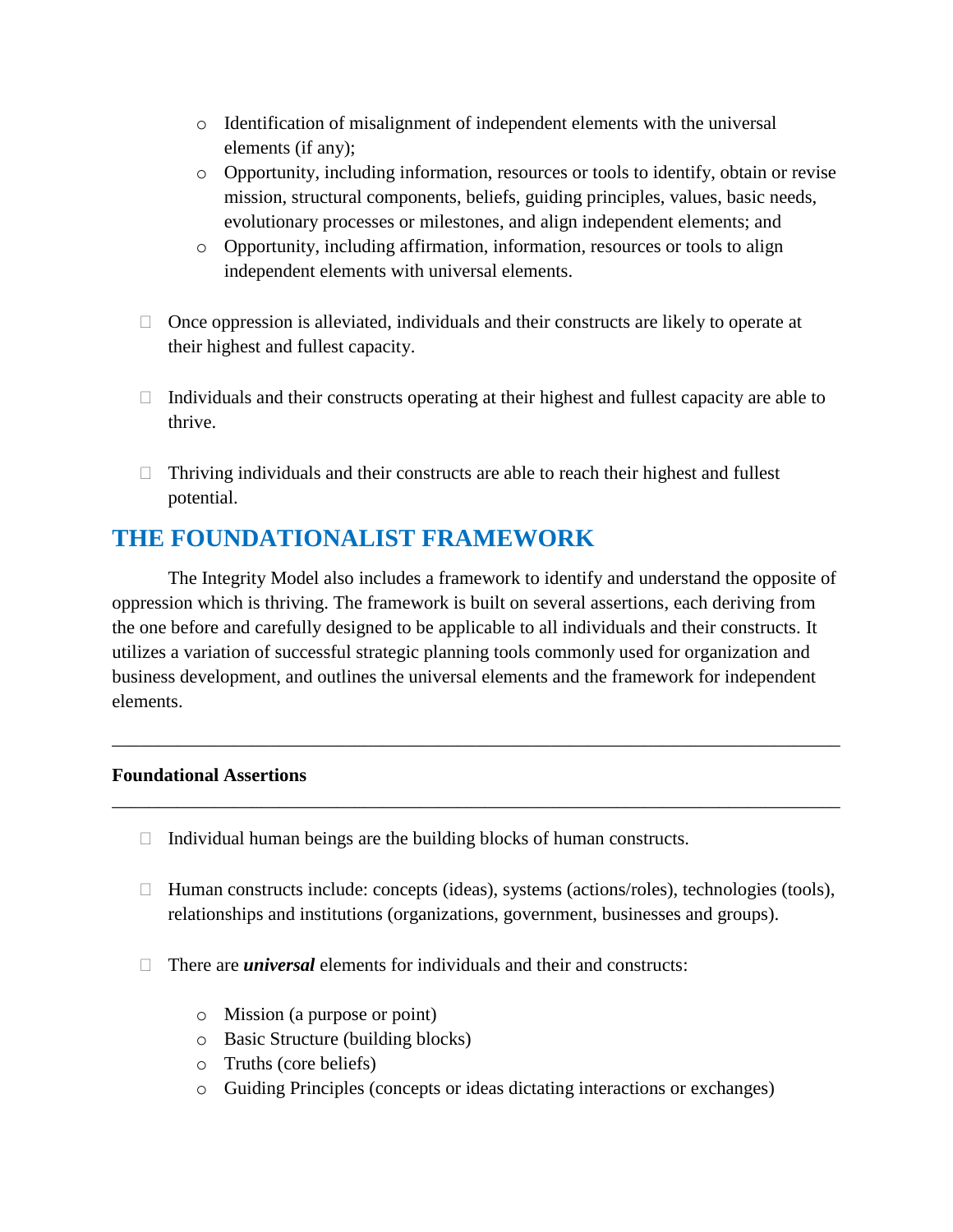- o Values (contributing to decision-making and prioritization)
- o Basic Requirements (needed to exist or function at the highest capacity)
- o Evolutionary Process (acquiring and incorporating information, tools and resources)
- o Milestones (core indicators of progress or decline)
- $\Box$  Individuals, concepts, systems, technologies, relationships and institutions each have their own self-defined *independent* elements, which also include a mission/purpose, basic structure, core beliefs, guiding principles, values, evolutionary processes and milestones for progress or decline.
- $\Box$  Individuals and their constructs able to identify and meet their *independent* elements in alignment with the *universal elements* are most likely to operate at their highest capacity and reach their fullest potential.

\_\_\_\_\_\_\_\_\_\_\_\_\_\_\_\_\_\_\_\_\_\_\_\_\_\_\_\_\_\_\_\_\_\_\_\_\_\_\_\_\_\_\_\_\_\_\_\_\_\_\_\_\_\_\_\_\_\_\_\_\_\_\_\_\_\_\_\_\_\_\_\_\_\_\_\_\_\_

### **Universal Elements**

Universal elements are the fundamental and common building blocks of individuals, concepts, systems, technologies, relationships and institutions. The universal elements are built upon a wide array of research including teachings from religious and civic leaders, historic documents and academic models. Because the Integrity Model is designed to view and identify oppression, it is also designed to view and identify the opposite of oppression which is thriving.

\_\_\_\_\_\_\_\_\_\_\_\_\_\_\_\_\_\_\_\_\_\_\_\_\_\_\_\_\_\_\_\_\_\_\_\_\_\_\_\_\_\_\_\_\_\_\_\_\_\_\_\_\_\_\_\_\_\_\_\_\_\_\_\_\_\_\_\_\_\_\_\_\_\_\_\_\_\_

\_\_\_\_\_\_\_\_\_\_\_\_\_\_\_\_\_\_\_\_\_\_\_\_\_\_\_\_\_\_\_\_\_\_\_\_\_\_\_\_\_\_\_\_\_\_\_\_\_\_\_\_\_\_\_\_\_\_\_\_\_\_\_\_\_\_\_\_\_\_\_\_\_\_\_\_\_\_

### Individuals

- $\Box$  Mission The universal mission or purpose is for human beings to each reach their own unique highest and fullest potential.
- $\Box$  Structure The universal structure of human beings includes the body (physical self), mind (cognitive and behavioral self) and soul (spiritual and emotional self).
- $\Box$  Truths There are foundational truths which include the following: 1) All human beings have inherent dignity and worth, regardless of the perception of themselves or others; 2) Human beings are each autonomous entities, and have sole ownership of their body, mind and soul; and 3) Human beings, from the moment of birth, are endowed with the right to life (to be physically alive), liberty (the opportunity to experience, learn, grow and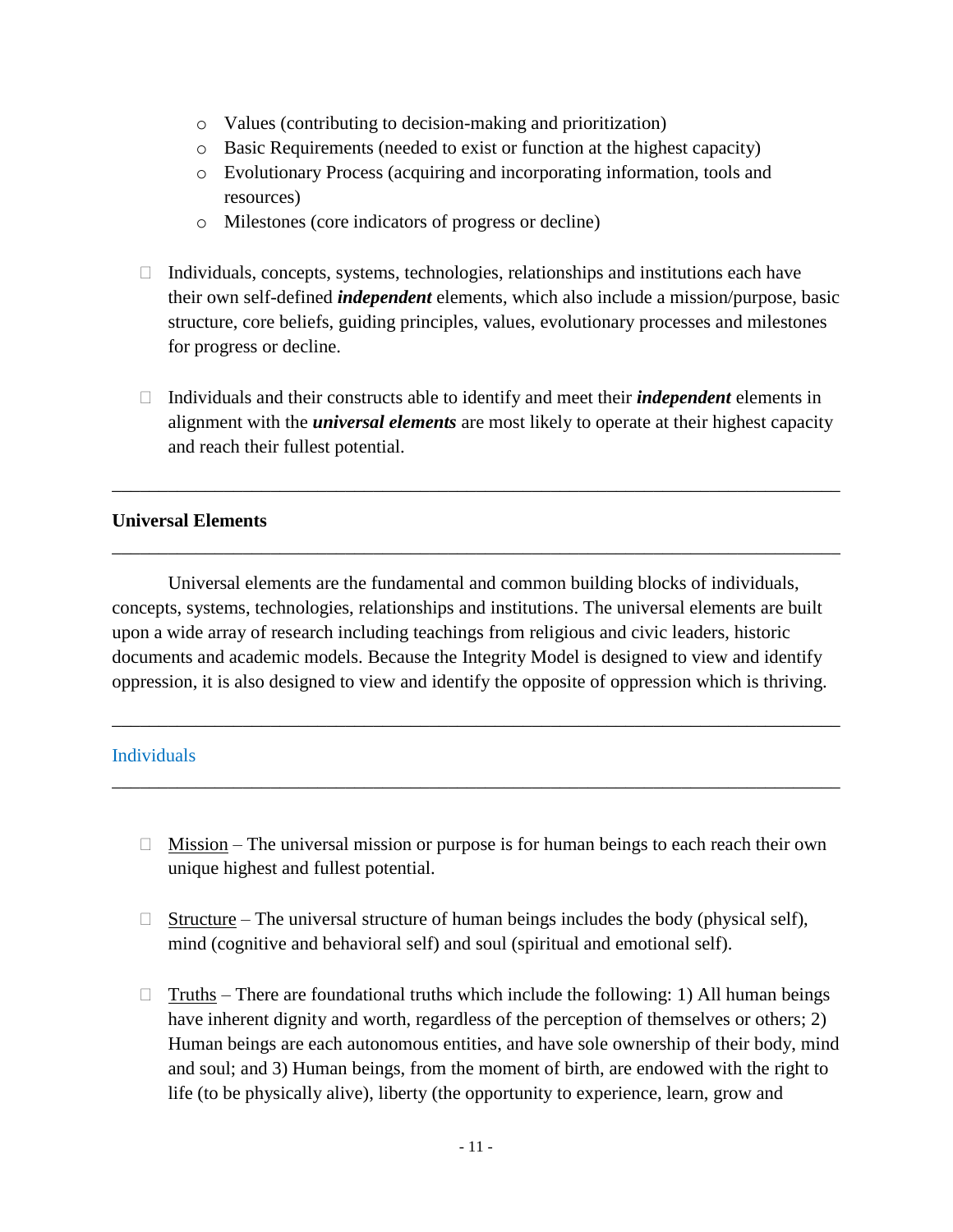contribute in ways that work best for them) and the pursuit of happiness (to explore, identify and do that which brings them joy).

- $\Box$  Guiding Principle "Do no harm to self or others" provides a universal guiding principle.
- $\Box$  Values Human beings each have free will to prioritize and determine their own destinies in alignment with the universal truths and guiding principles.
- $\Box$  Basic Needs & Requirements Human beings each have basic needs and requirements (built upon and derived from Abraham Maslow's Hierarchy of Needs, and which are likely to be expanded as human knowledge increases):
	- o Access to new and complete information, education and experiences
	- o Access to basic needs and connecting with others through mobility and transportation
	- o Ability to contribute and exchange one's experience, knowledge and skills in a way that is meaningful to oneself
	- o Adequate, stable housing and utilities
	- o Affection (to express and receive)
	- o Affirmation (sense of belonging, acknowledgement of being "right", self-worth, dignity, sense of being valued by self and others)
	- o Air (access to clean, breathable, healthy air)
	- o Gratification/Entertainment (ability to experience joy, including sexual fulfillment)
	- o Medicinal or surgical treatment for the prevention and treatment of bodily injury
	- o Nutrition (access to healthy food and clean, drinkable water)
	- o Opportunity (hope/access)
	- o Sense of justice (fairness or equity)
	- o Understanding of self (including body, mind, soul, beliefs, guiding principles and values)
	- o Sense of security (ability to make decisions, take appropriate actions and use free will by predicting outcomes based on complete information, tools and resources; ability to determine what makes one feel safe and secure in themselves and their own being, and to identify and remove that which causes insecurity or obtain that which causes security)
	- o Ability to obtain information, resources and tools, and engage in commerce or trade
	- o Ability to defend body
	- o A sense of hope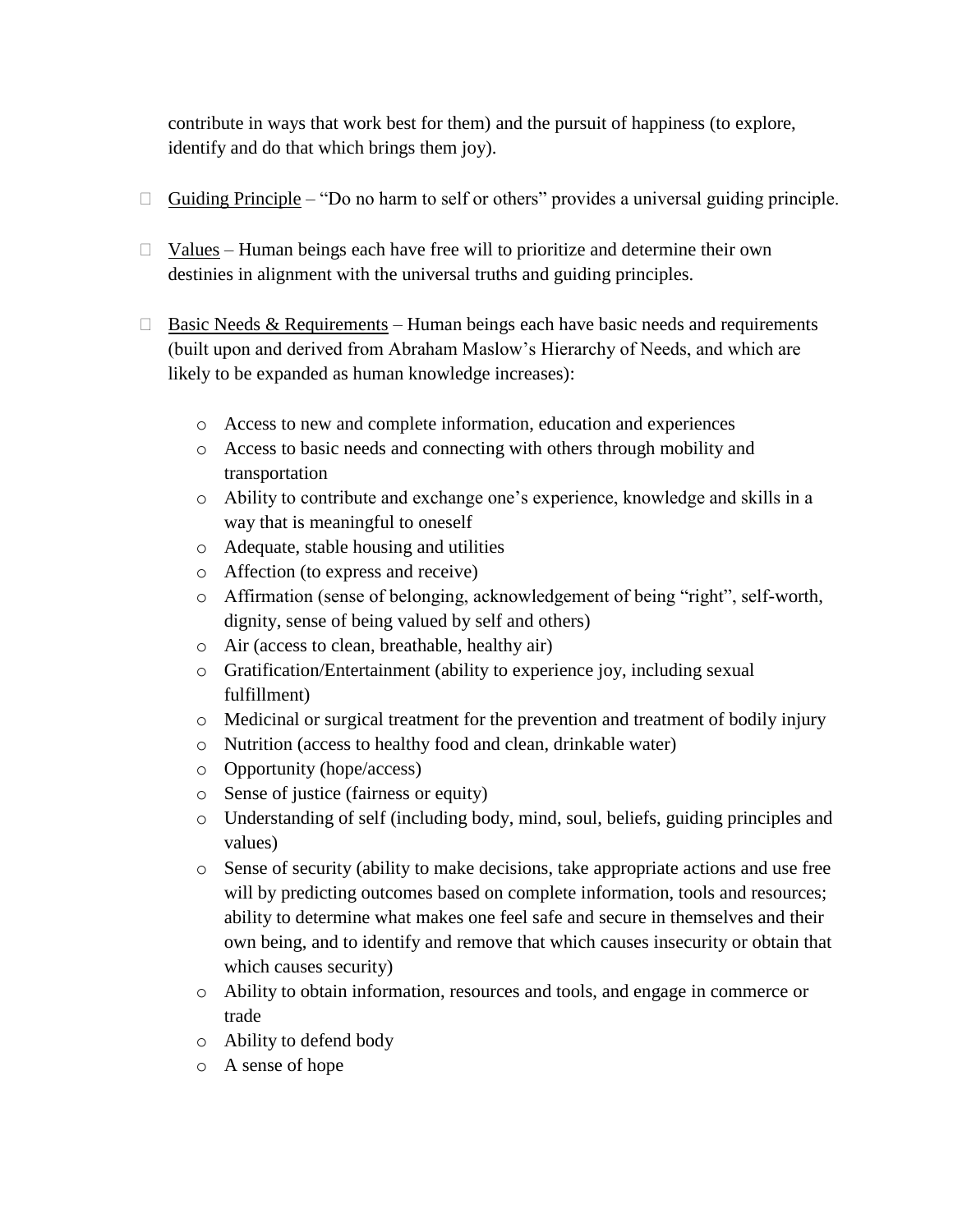- o A set of personal boundaries enabling individuals to navigate their environments without causing harm to self or others
- $\Box$  Evolutionary Process There is a universal continuous process which includes acquisition (input), alignment (acceptance or rejection of some or all of the input, and which commonly includes a comparative analysis of self or current status with external entities or environmental factors, and with the internal mission, structure, core beliefs, guiding principles, values, evolutionary process and milestones), decision (intent or action), plateau (no new stimulus or input), testing (practice), operating (functioning or output with the newly acquired input).
	- o Acquisition (input) is the process of obtaining and/or receiving information, resources or tools.
	- $\circ$  Alignment (digestion) is the process of discernment in which newly acquired information, resources or tools are aligned with universal or independent elements, and either incorporated (accepted) or discarded (rejected). This phase often includes internal and external analysis or comparison to similar or like experiences or situations to determine legitimacy.
	- o Decision is an intentional process of internalizing and fully incorporating information, resources, or tools. Individuals make decisions or take actions based on the information, tools and resources available to them at the time of the decision.
	- o Plateau is the temporary period in which no new information, resources or tools are obtained or received.
	- o Testing is a period of practicing and nurturing that which has been incorporated or institutionalized towards what is desired, wanted or needed. Rejection is still possible at this stage.
	- o Operating (output) includes intentional thoughts and actions based on internal alignment, and the information, resource and tools available at the time of the thought or decision. Contribution (output) is based on what has been received and/or internalized.
- $\Box$  Milestones When all universal elements are in place, individuals are likely to: 1) Express free will with consideration, respect, compassion, care, forgiveness and love of self and others; 2) Contribute to and continuously learn about themselves, others and their external environments; 3) Obtain information, resources and tools through cooperation; and 4) Indicators of thriving will be present.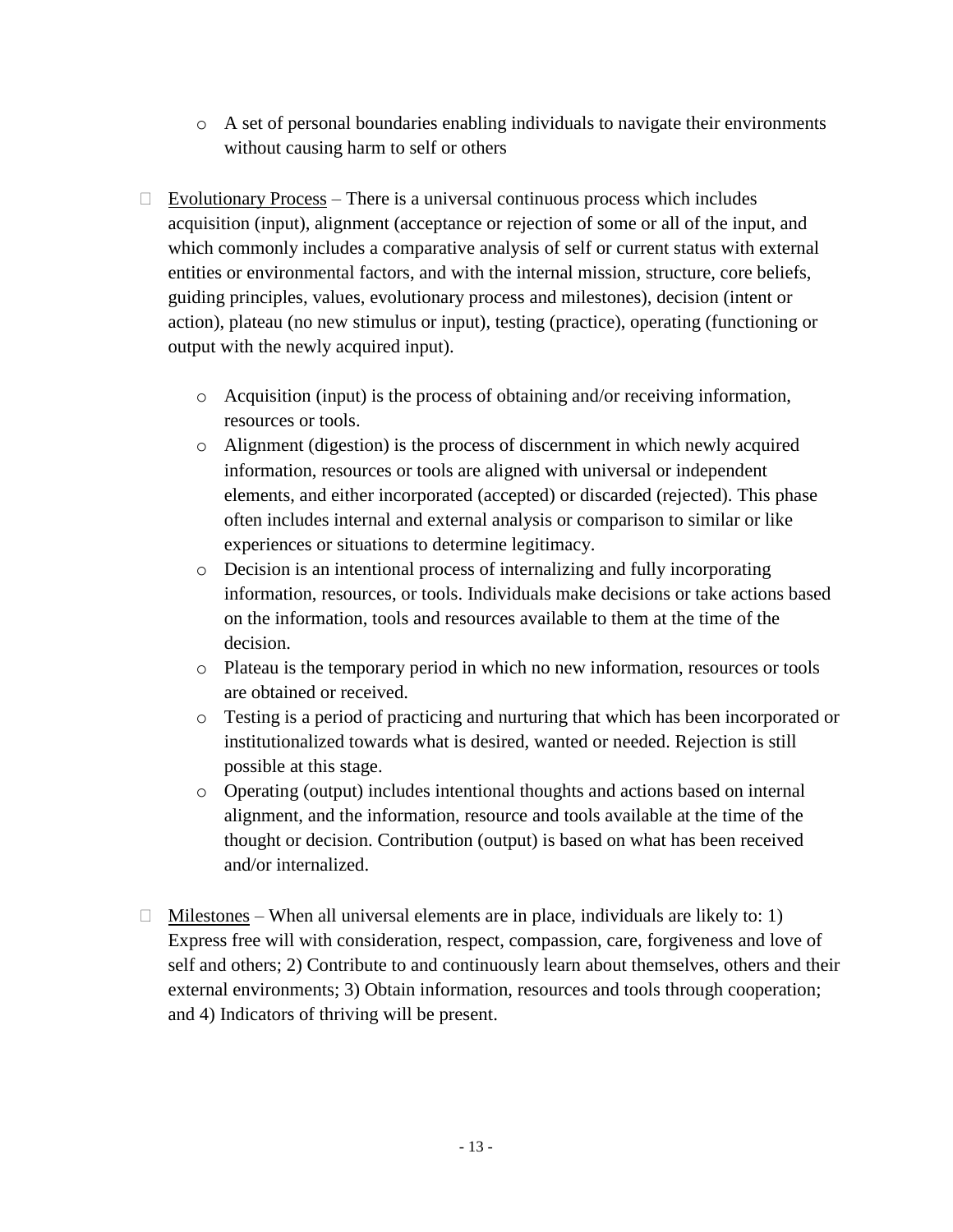#### **Concepts**

 $\Box$  Mission – The mission or purpose of a concept is to empower individuals to reach their highest and fullest potential by quickly organizing thoughts and patterns from which to make decisions and take actions.

\_\_\_\_\_\_\_\_\_\_\_\_\_\_\_\_\_\_\_\_\_\_\_\_\_\_\_\_\_\_\_\_\_\_\_\_\_\_\_\_\_\_\_\_\_\_\_\_\_\_\_\_\_\_\_\_\_\_\_\_\_\_\_\_\_\_\_\_\_\_\_\_\_\_\_\_\_\_

\_\_\_\_\_\_\_\_\_\_\_\_\_\_\_\_\_\_\_\_\_\_\_\_\_\_\_\_\_\_\_\_\_\_\_\_\_\_\_\_\_\_\_\_\_\_\_\_\_\_\_\_\_\_\_\_\_\_\_\_\_\_\_\_\_\_\_\_\_\_\_\_\_\_\_\_\_\_

- $\Box$  Structure Structurally, concepts are ideas, or a set of beliefs, based on foundational truths, guiding principles and/or values. They provide a set of logical and practical assertions.
- $\Box$  Truths Concepts should be universally applicable and practical to all of the subjects to which it refers.
- $\Box$  Guiding Principles Concepts should be able to be expressed and understood universally.
- $\Box$  Values Concepts must be useful in empowering individuals or subjects to make more complete and accurate decisions or predictions by providing a greater and more complete understanding of the stimulus with which they interact.
- $\Box$  Basic Needs & Requirements Concepts require articulated assertions based on facts and experience, and a framework for application.
- $\Box$  Evolutionary Process Continuous analysis and testing is necessary for the concept to grow in strength and permanency.
- $\Box$  Milestones When all universal elements are in place, concepts are likely to aid in the successful development and implementation of thriving within individuals, other concepts, systems, technologies, relationships and institutions, and indicators of thriving will be present.

#### Systems

 $\Box$  Mission – The mission or purpose of a system is to empower individuals to reach their own unique highest and fullest potential by establishing a set of actions, policies and

\_\_\_\_\_\_\_\_\_\_\_\_\_\_\_\_\_\_\_\_\_\_\_\_\_\_\_\_\_\_\_\_\_\_\_\_\_\_\_\_\_\_\_\_\_\_\_\_\_\_\_\_\_\_\_\_\_\_\_\_\_\_\_\_\_\_\_\_\_\_\_\_\_\_\_\_\_\_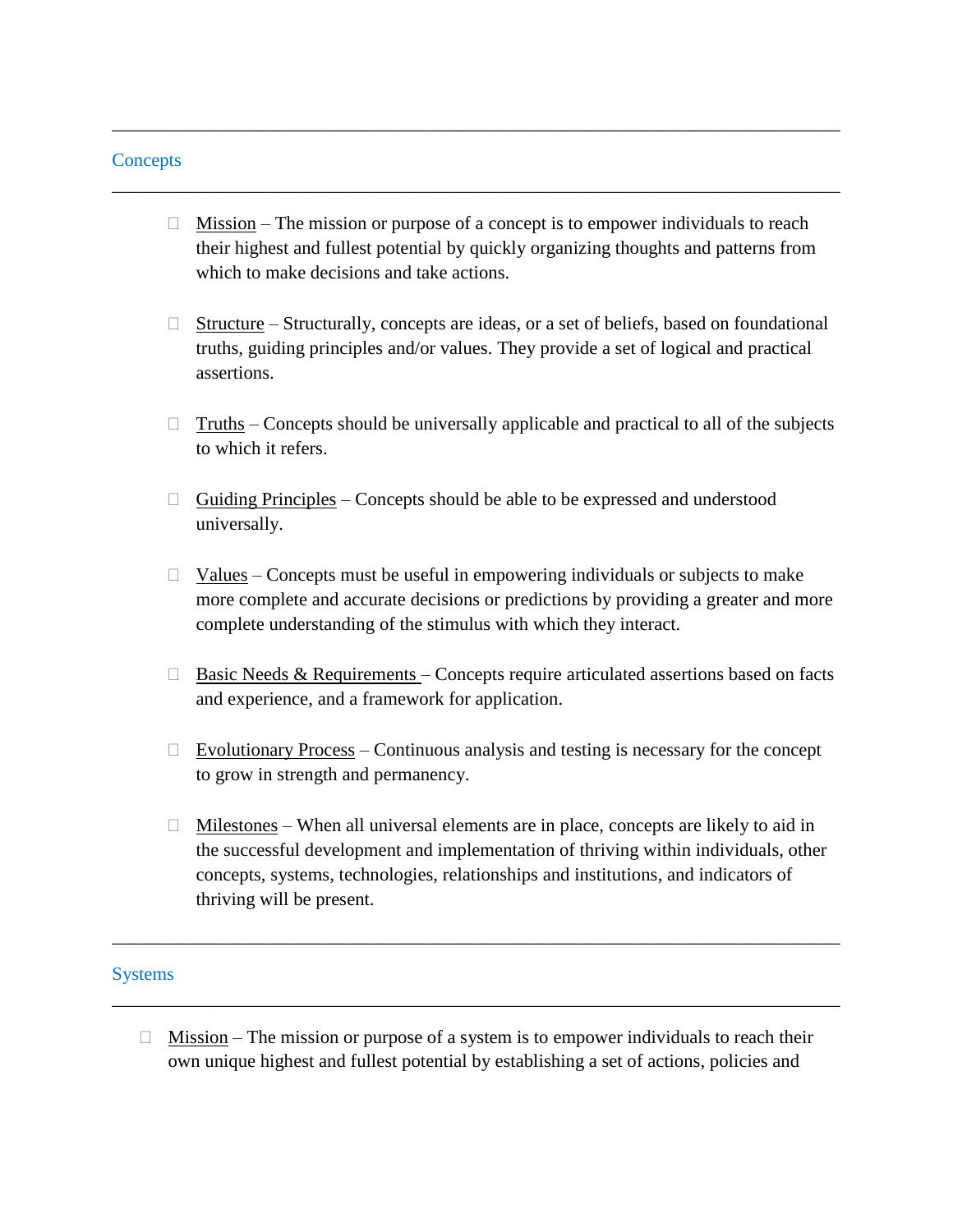procedures to achieve a specific goal or outcome.

- $\Box$  Structure Structurally, systems are a set of ordered actions, roles, responsibilities, policies and/or procedures based on specific concepts or assertions.
- $\Box$  Truths Systems should be equitable and respect and honor basic needs and human rights.
- $\Box$  Guiding Principles Systems should: 1) Alleviate or reduce burdens on individuals, concepts, systems, technologies, relationships or institutions; 2) Account for natural human behaviors and responses; and 3) Uphold individual autonomy, rights and basic needs.
- $\Box$  Values Systems should be accessible and easy to understand and interact with. Systems should provide the most efficient use of information, resources and tools.
- $\Box$  Basic Needs & Requirements Systems require a set of well-defined or articulated roles, responsibilities, processes and procedures. In addition, systems require an individual or technology for development and implementation.
- $\Box$  Evolutionary Process Systems acquire new information, resources and technologies through intentional maintenance and research and development of best practices and emerging trends. Systems should maintain structural integrity when incorporating new information, tools or technologies.
- $\Box$  Milestones When all universal elements are in place, systems are likely to aid individuals, concepts, other systems, technologies, relationships and institutions in accomplishing specific or multiple goals by establishing efficient and practical mechanisms, and indicators of thriving will be present.

\_\_\_\_\_\_\_\_\_\_\_\_\_\_\_\_\_\_\_\_\_\_\_\_\_\_\_\_\_\_\_\_\_\_\_\_\_\_\_\_\_\_\_\_\_\_\_\_\_\_\_\_\_\_\_\_\_\_\_\_\_\_\_\_\_\_\_\_\_\_\_\_\_\_\_\_\_\_

\_\_\_\_\_\_\_\_\_\_\_\_\_\_\_\_\_\_\_\_\_\_\_\_\_\_\_\_\_\_\_\_\_\_\_\_\_\_\_\_\_\_\_\_\_\_\_\_\_\_\_\_\_\_\_\_\_\_\_\_\_\_\_\_\_\_\_\_\_\_\_\_\_\_\_\_\_\_

### **Technologies**

- $\Box$  Mission The mission or purpose of a technology is to empower individuals to reach their own unique highest and fullest potential by providing efficient means with which to meet basic needs and exercise individual rights.
- $\Box$  Structure Structurally, technologies are tools based on specific concepts and/or systems.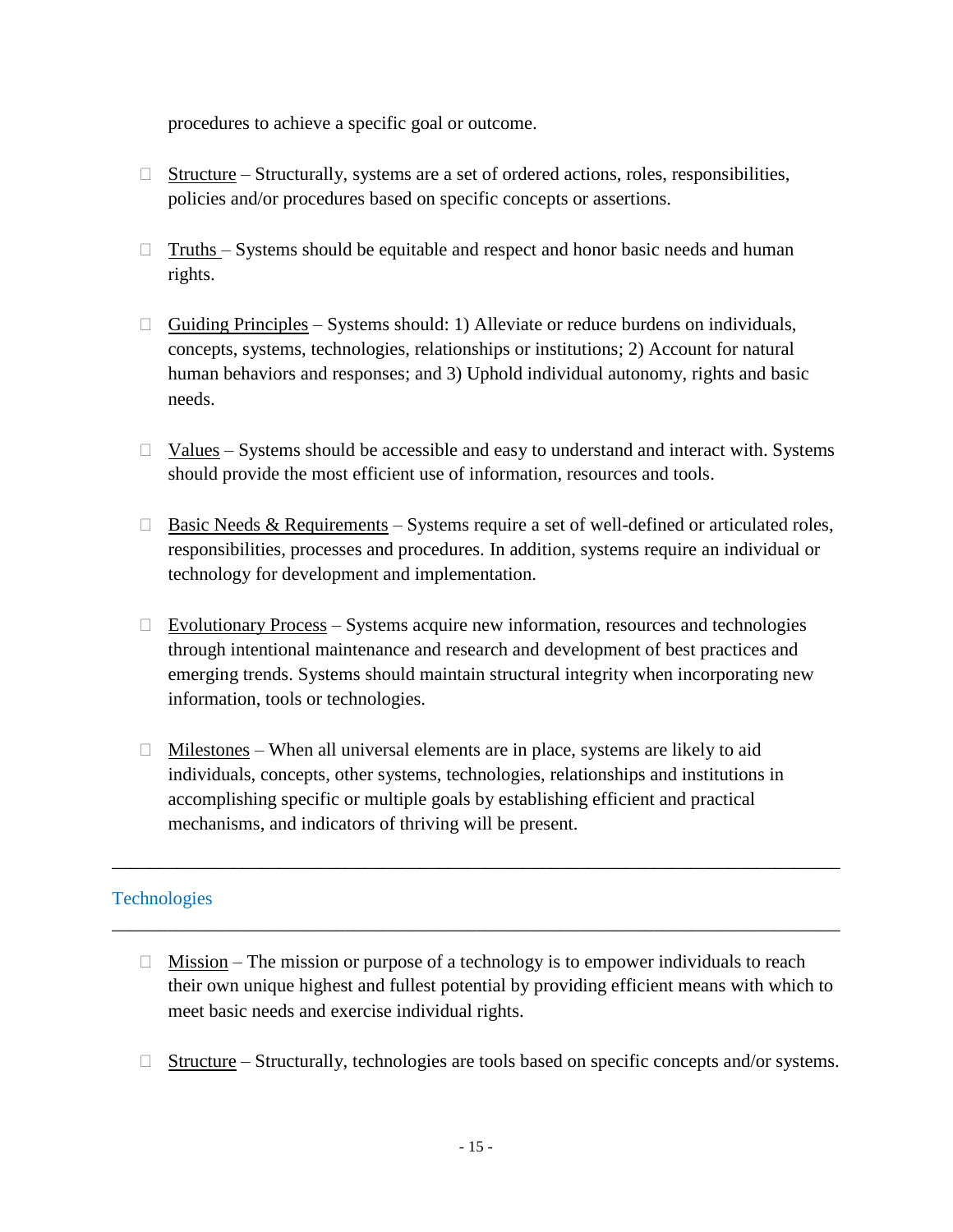- $\Box$  Truths Technologies should improve the ability for individuals to meet their basic needs and exercise individual rights.
- $\Box$  Guiding Principles Technologies should respect basic human rights and needs, and account for basic human anatomy and responses.
- $\Box$  Values Technologies should provide practical, cost-effective, efficient solutions to issues, opportunities or problems.
- $\Box$  Basic Needs & Requirements Technologies require individuals or technologies for development and implementation. In addition, technologies require a well-developed concept or basis of invention and a system or process for how the tool is used.
- $\Box$  Evolutionary Process Technologies require information, resources, tools or other stimulus with which to interact. New information, resources and tools should be incorporated to ensure the technology is continuously operating at its highest capacity.
- $\Box$  Milestones When all universal elements are in place, technologies are likely to improve the ability for individuals, concepts, systems, other technologies, relationships or institutions to obtain basic needs, exercise rights, and acquire new information, tools and resources, and indicators or thriving will be present.

\_\_\_\_\_\_\_\_\_\_\_\_\_\_\_\_\_\_\_\_\_\_\_\_\_\_\_\_\_\_\_\_\_\_\_\_\_\_\_\_\_\_\_\_\_\_\_\_\_\_\_\_\_\_\_\_\_\_\_\_\_\_\_\_\_\_\_\_\_\_\_\_\_\_\_\_\_

### Relationships

- $\Box$  Mission The mission or purpose of a relationship is to empower individuals to reach their own unique highest and fullest potential through cooperative exchange and support in meeting one or more basic needs or exercising human rights.
- $\Box$  Structure Structurally, a relationship is an intentional and/or prolonged interaction and exchange between oneself and/or one or more individuals.
- $\Box$  Truths Relationships should honor the basic rights and needs of the individuals in the relationship.
- $\Box$  Guiding Principles Cooperative exchanges in the relationships should benefit all parties, and be mindful of basic human needs and rights, as well as basic human anatomy and responses.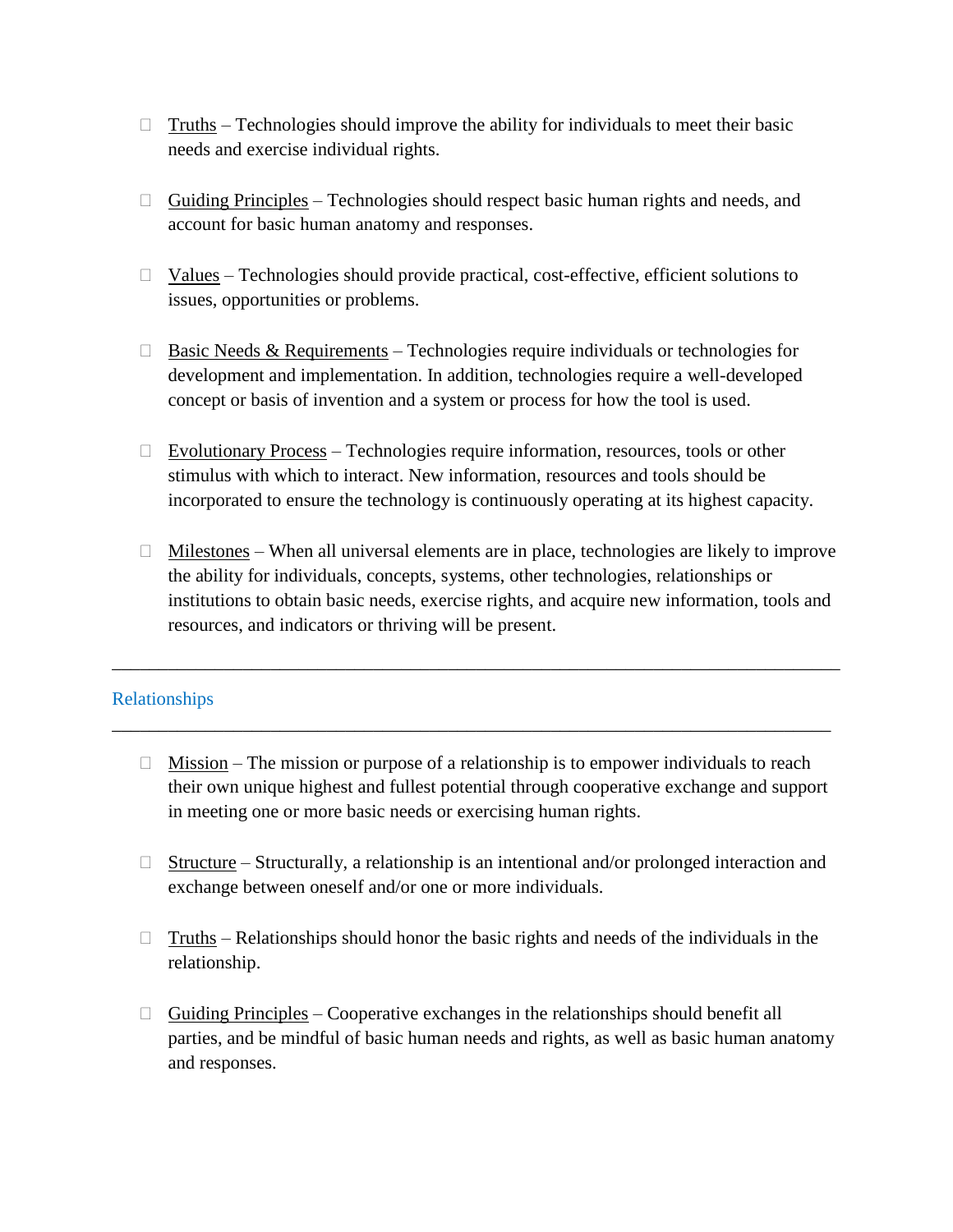- $\Box$  Values Free will of all parties in the relationship should be maintained.
- $\Box$  Basic Needs & Requirements Relationships require: 1) Individuals who willingly engage in the relationship; 2) A mutually agreed upon set of parameters or boundaries in which the relationship exists; and 3) A mutually agreed upon set of goals, outcomes or expectations.
- $\Box$  Evolutionary Process Relationships evolve with a continuous influx of information, resources and tools brought forth by the individuals in the relationship.
- $\Box$  Milestones When all universal elements are in place, relationships are likely to: 1) Empower participants in the relationship to continuously evolve, meet personal missions or goals, obtain new information, resources or tools, and more readily access basic needs and exercise human rights; 2) Aid in the achievement of cooperative goals for the parties in the relationship; and 3) Indicators of thriving will be present.

\_\_\_\_\_\_\_\_\_\_\_\_\_\_\_\_\_\_\_\_\_\_\_\_\_\_\_\_\_\_\_\_\_\_\_\_\_\_\_\_\_\_\_\_\_\_\_\_\_\_\_\_\_\_\_\_\_\_\_\_\_\_\_\_\_\_\_\_\_\_\_\_\_\_\_\_\_\_

### **Institutions**

- $\Box$  Mission The mission or purpose of an institution is to empower individuals to reach their own unique highest and fullest potential by addressing one or more individual universal elements, including basic rights, basic needs, evolutionary processes and/or an individual's body, mind or soul.
- $\Box$  Structure Structurally institutions are a set of individuals, concepts, systems, technologies and relationships cooperating to achieve a particular mission or goal and 1) Is likely to take a long time to achieve; 2) Requires funds or capital for exchange; 3) Requires human resources; and 4) Requires additional tools and resources.
- $\Box$  Truths, Guiding Principles, Values Institutions should develop their own core beliefs, guiding principles and values aligned with the universal elements for individuals.
- $\Box$  Basic Needs & Requirements Institutions without individuals to guide or participate in them are just ideas. Institutions require individuals to develop, implement and guide them and to be participants. In addition, institutions require governance (a decision-making body), operations/administration (a foundational set of tasks, roles and responsibilities), fundraising/development (a system for obtaining information, resources and requirements), and programs, products or services (the delivery of education, training, advocacy, services, goods or products in a strategic way to achieve the mission or goal).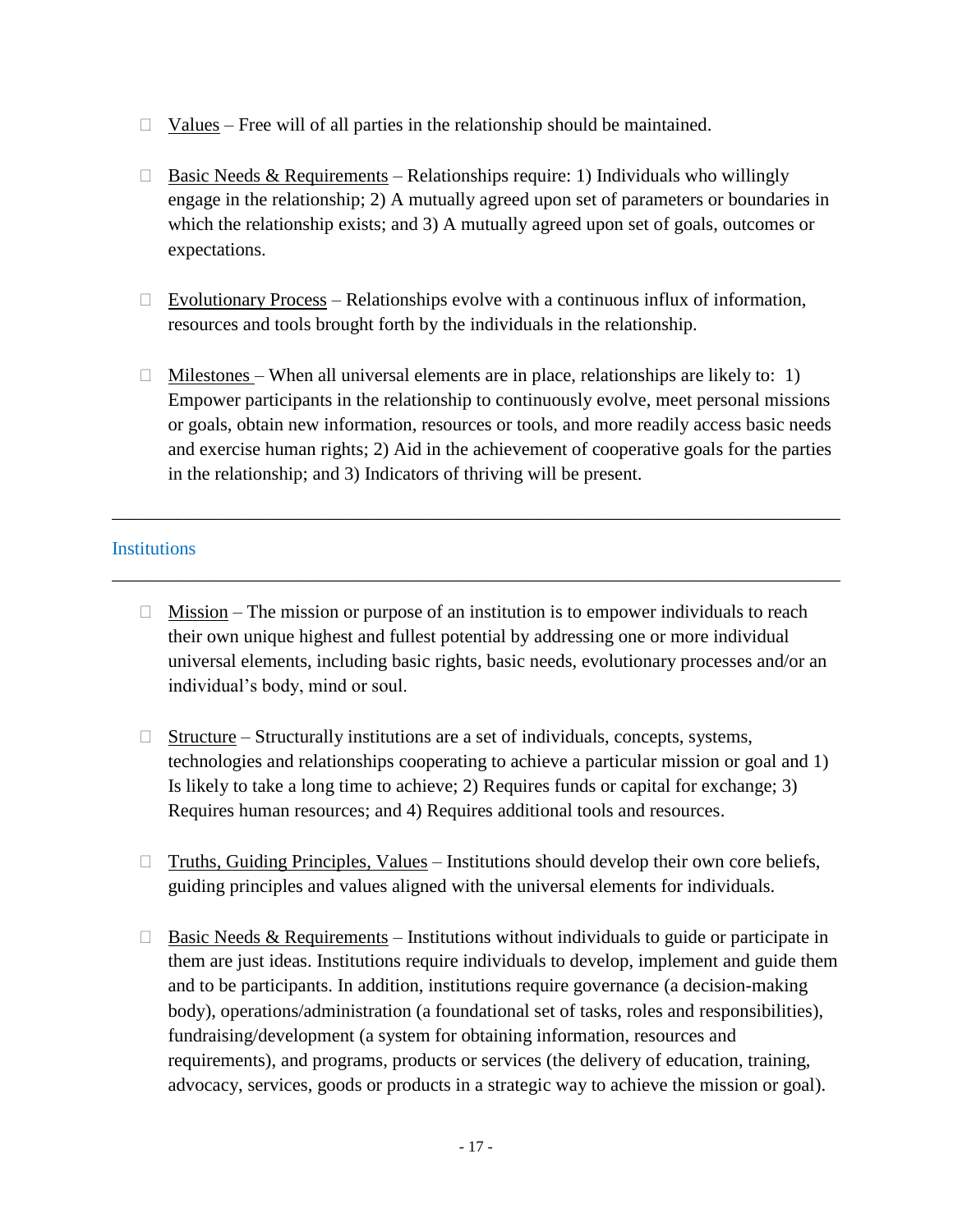- o Governance components include a set of bylaws, decision-making processes, a budget, a system for elections/appointments and a strategic plan.
- o Operations & Administration components include policies and procedures, human resources, financial management and marketing and outreach.
- o Fundraising & Development components include a fundraising plan or strategy.
- o Programs & Services components include goals, objectives, systems and performance measures.
- $\Box$  Evolutionary Process Institutions continuously evolve by incorporating new individuals, concepts, systems, technologies and relationships, as well as new information, resources and tools, while intentionally maintaining foundational or stable elements or components.
- $\Box$  Milestones When all universal elements are in place, institutions are likely to: 1) Empower individuals to reach their own unique highest and fullest potential; 2) Achieve or continuously make progress towards achieving their mission and the goals and objectives articulated in their strategic plans; and 3) Indicators of thriving will be present.

\_\_\_\_\_\_\_\_\_\_\_\_\_\_\_\_\_\_\_\_\_\_\_\_\_\_\_\_\_\_\_\_\_\_\_\_\_\_\_\_\_\_\_\_\_\_\_\_\_\_\_\_\_\_\_\_\_\_\_\_\_\_\_\_\_\_\_\_\_\_\_\_\_\_\_\_\_\_

### **Independent Elements**

Independent elements are derived from and built upon the universal elements. Individuals, concepts, systems, technologies, relationships and institutions (subjects) each define their own mission or purpose, structure, truths, guiding principles, values, requirements, evolutionary processes and milestones specific and unique to themselves. Individuals and their constructs are able to thrive and reach their own highest and fullest potential when their independent elements are in place, and are aligned internally and with the universal elements.

- $\Box$  Mission The subject should articulate its own mission or sense of purpose (and recognize it may change throughout the subject's lifespan).
- $\Box$  Structure The subject should have an understanding of its basic structure.
- $\Box$  Truths, Guiding Principles, Values The subject should articulate its own core beliefs, guiding principles and values.
- $\Box$  Basic Needs & Requirements The subject should understand its basic needs, and be able to fulfill or meet basic needs by itself or through cooperation with others.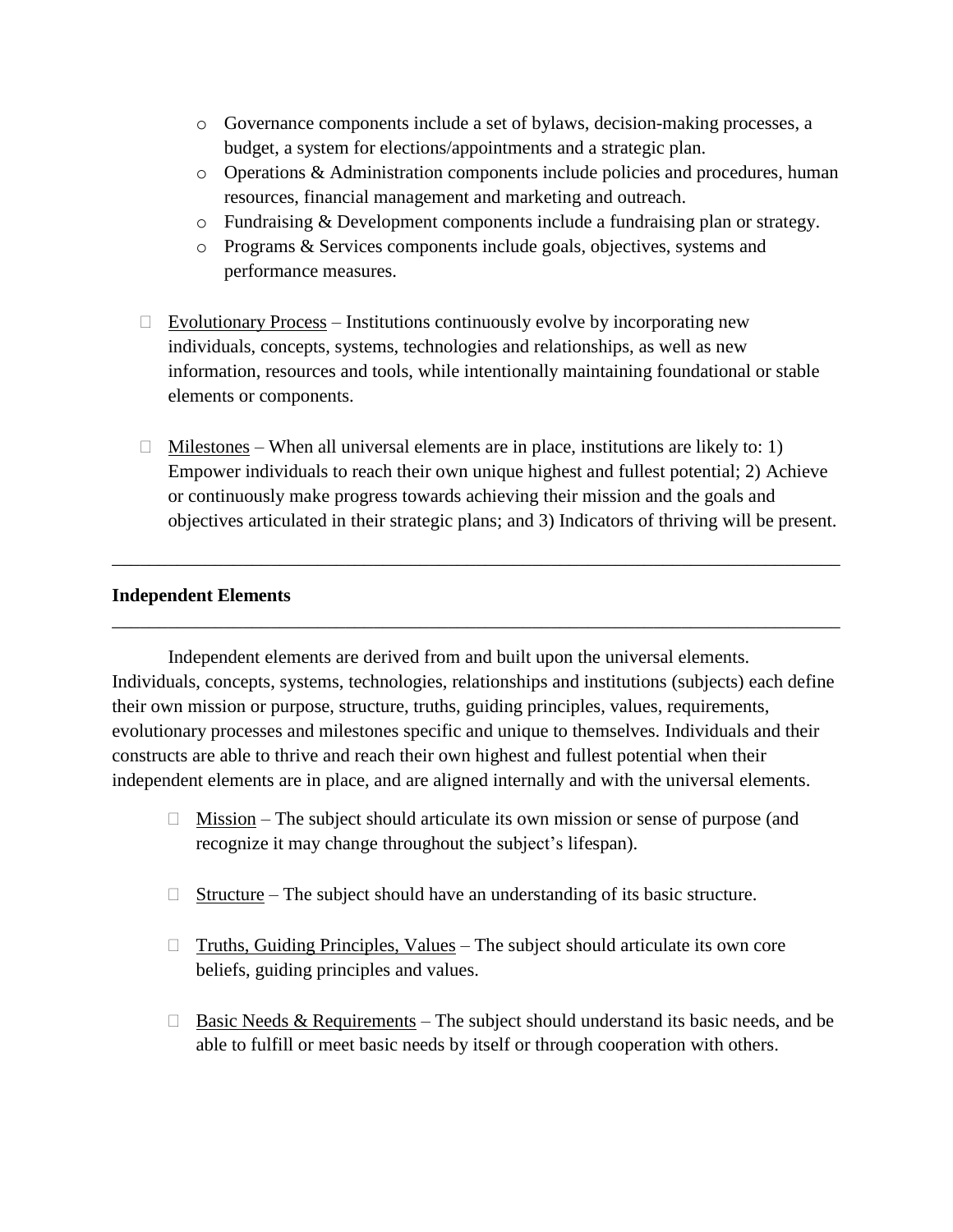- $\Box$  Evolutionary Process The subject should obtain and incorporate new information, tools and resources, while rejecting that which may be harmful or oppressive.
- $\Box$  Milestones/Outcomes The subject should articulate its own milestones of success or achievements.

|                             | <b>Universal Elements</b> | <b>Independent Elements</b> | <b>Thriving</b> |
|-----------------------------|---------------------------|-----------------------------|-----------------|
| Mission                     |                           |                             |                 |
| Structure                   |                           |                             |                 |
| Truths                      |                           |                             |                 |
| <b>Guiding Principles</b>   |                           |                             |                 |
| Values                      |                           |                             |                 |
| <b>Basic Needs</b>          |                           |                             |                 |
| <b>Evolutionary Process</b> |                           |                             |                 |
| Milestones $+$              |                           |                             |                 |
| <b>Outcomes</b>             |                           |                             |                 |

\_\_\_\_\_\_\_\_\_\_\_\_\_\_\_\_\_\_\_\_\_\_\_\_\_\_\_\_\_\_\_\_\_\_\_\_\_\_\_\_\_\_\_\_\_\_\_\_\_\_\_\_\_\_\_\_\_\_\_\_\_\_\_\_\_\_\_\_\_\_\_\_\_\_\_\_\_\_

### **Indicators of Thriving**

- *Individuals*  Indicators of thriving *may* include, among others:
	- o Ability to express self-worth, dignity and self-respect independent of others
	- o Understands, values and asserts autonomy of body, mind and soul
	- o Understands physical, cognitive and emotional self
	- o Feels and is secure in the rights to life, liberty and the pursuit of happiness
	- o Basic needs are fully met
	- o Ability to achieve more if desired
	- o Forms mutually cooperative relationships
	- o Ability to seek out own truths
	- o Questions and affirms own beliefs
	- o Ability to make mistakes and learn from them without condemnation of self
	- o A willingness to be wrong (and right)
	- o Ability to explore, express oneself, learn and actively seek new experiences
	- o Understanding and respect of boundaries of self and others without casting judgments
	- o Use of discernment over condemnation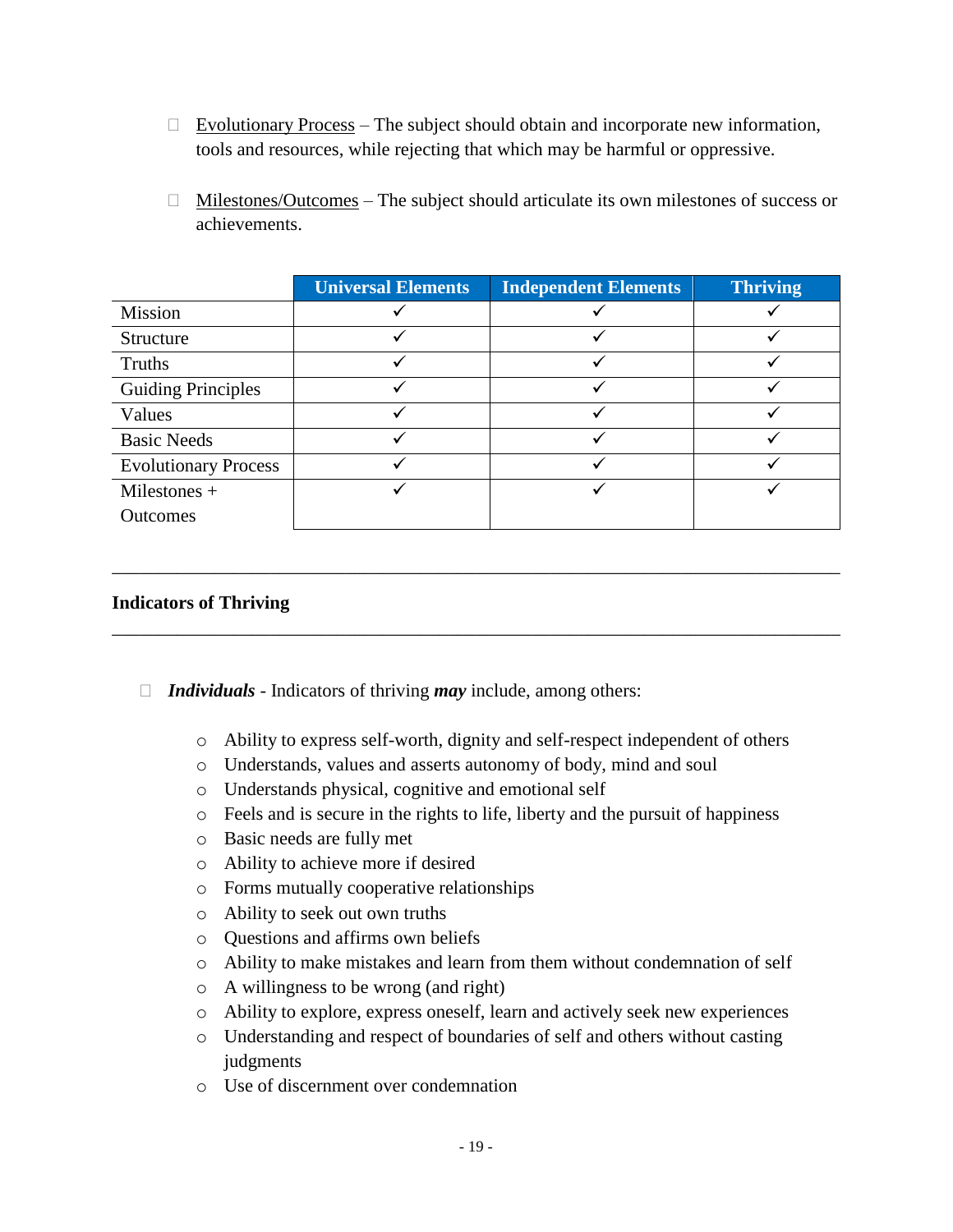- o One's actions, words and thoughts are expressed with integrity (alignment with one's own core beliefs, values and guiding principles)
- o Ability to provide self-affirmation and affection
- o Ability to differentiate and express feelings versus thoughts
- o A positive sense of self and others
- o Makes use of unoppressive concepts, systems and technologies, and engages in cooperative relationships and institutions
- □ *Concepts* Indicators of thriving *may* include, among others:
	- o Incorporates the unique experiences or potential of each human being to which the concept refers
	- o Promotes honesty, truth, transparency and complete information
	- o Promotes, understands and values basic human needs and requirements
- *Systems* Indicators of thriving *may* include, among others:
	- o Acknowledges and upholds basic human rights
	- o Acknowledges and appropriately addresses or responds to basic human bodily functions, emotional needs and human instincts and responses
	- o Acknowledges and incorporates provisions for the diversity of human bodies and abilities; mental, cognitive and emotional capacities; and breadth of human experiences
	- o Acknowledges or provides provisions to ensure vulnerabilities are not exploited
	- o Creates little and only necessary categories
	- o Upholds the dignity, worth and self-respect of individuals
	- o Is equitable and works for everyone it is intended to serve
- *Technologies* Indicators of thriving *may* include, among others:
	- o Enhances life, liberty or the pursuit of happiness
	- o Ensures autonomy over body, mind, soul and free will
	- o Upholds basic human rights
	- o Promotes access to information, education and basic needs
	- o Acknowledges and appropriately addresses or responds to basic human bodily functions, emotional needs and human instincts and responses
	- o Acknowledges and incorporates provisions for the diversity of human bodies and abilities; mental, cognitive and emotional capacities; and breadth of human experiences
	- o Acknowledges or provides provisions to ensure vulnerabilities are not exploited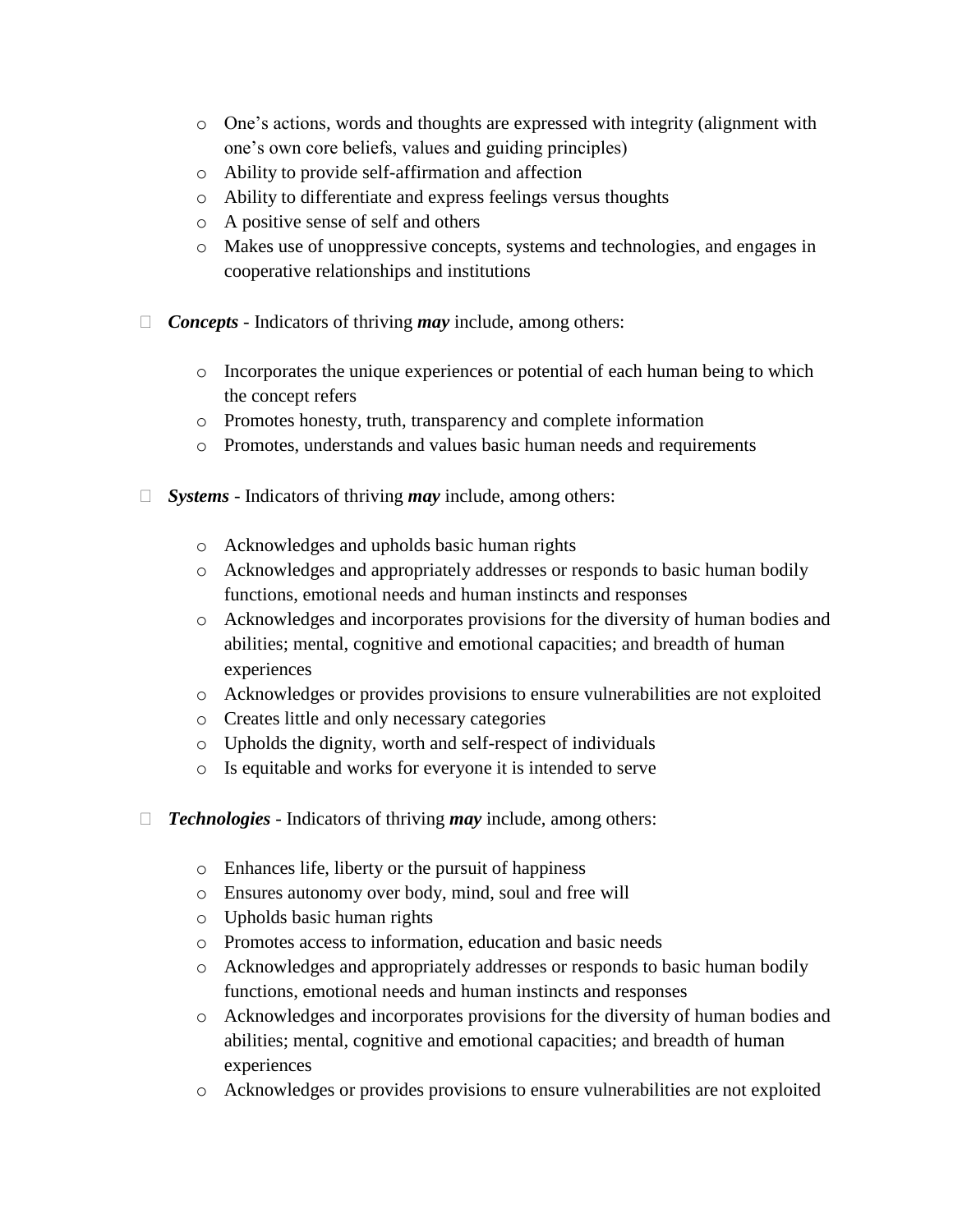- o Creates little or only necessary categories
- o Upholds the dignity, worth and self-respect of individuals
- o Works for everyone it is intended to serve
- *Relationships* Indicators of thriving *may* include, among others:
	- o Participants are able to articulate the purpose and goals of the relationship, including shared mutual beliefs and values
	- o Participants are able to articulate and respond to evolving needs or goals
	- o Ability to identify, articulate and honor boundaries asserted by parties in the relationship
	- o Participants maintain autonomy and ownership of body, mind and soul
	- o Free of manipulation, coercion, deceit or control
	- o Tendency towards promoting individual growth among the parties
	- o Tendency towards promoting "want" to be in the relationship versus "need" to be in the relationship
	- o Reduces or eliminates co-dependency
	- o Ensures and promotes access to basic needs and pursuit of personal goals
	- o Promotes and encourages trust, honesty, transparency, loyalty, commitment, consideration, and appropriate affection, intimacy or companionship
	- o Maintains, promotes and encourages a sense of self-worth, dignity and respect among the parties
	- o Includes reciprocity among the parties
	- o Values the contributions of the parties
	- o Cooperation presides over competition
	- o Mutual decisions impacting both parties benefit all parties
	- o The relationship meets its goals and evolves
- *Institutions* Indicators of thriving *may* include, among others:
	- o Mission, core beliefs, guiding principles, values, concepts, systems, technologies and internal and external relationships consistently align
	- o Policies and systems view customers/clients, leadership and team members (such as employees and volunteers) as whole people with dignity, worth and inalienable rights to life, liberty and the pursuit of happiness
	- o Policies and systems recognize and promote basic human needs and bodily functions
	- o Systems for acquisition promote voluntary participation and cooperation
	- o Participants, including funders, customers, employees and leadership are involved because they want to be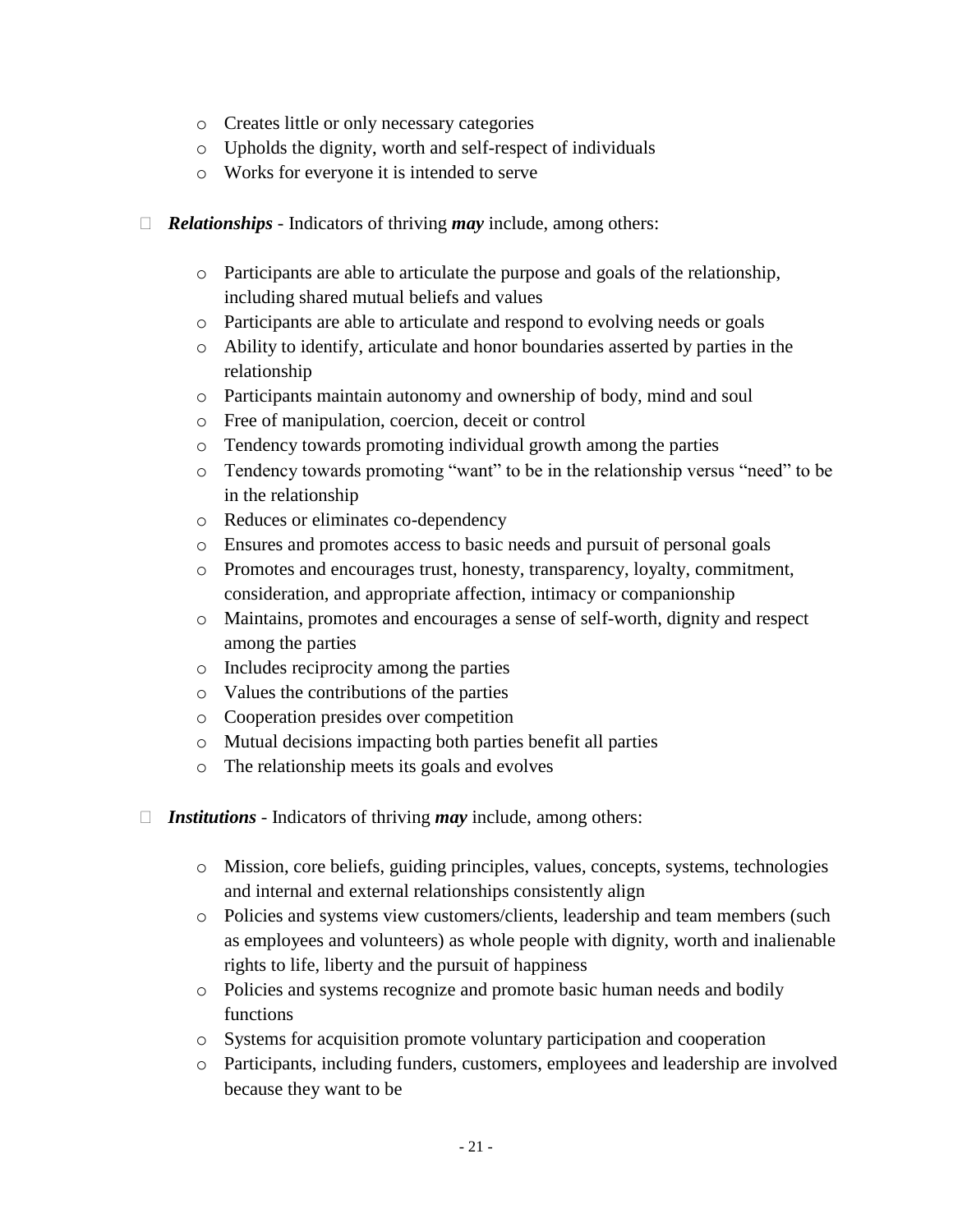- o Loyalty is to the mission, core beliefs, values and guiding principles, and is voluntary rather than compulsory
- o There is longevity in participation
- o Ability to move through conflict swiftly and in healthy, affirming ways
- o Successful achievement of internally developed milestones
- o Ability to accept or reject opportunities in line with values
- o A plan for future growth or evolution
- o A focus on retention of team members
- o Customer/client/employee/leadership satisfaction
- o Use of teaching rather than punishment
- o Transparency and free flow of information
- o Cooperates with others
- o Continuously evolving with forward momentum
- o Financially secure

#### **Intervention & Analysis**

Oppression is likely present when independent elements are missing or misaligned with the universal elements, often coupled with indicators of oppression. Intervention from a trained professional may be required to help alleviate oppression and build or restore capacity for thriving.

\_\_\_\_\_\_\_\_\_\_\_\_\_\_\_\_\_\_\_\_\_\_\_\_\_\_\_\_\_\_\_\_\_\_\_\_\_\_\_\_\_\_\_\_\_\_\_\_\_\_\_\_\_\_\_\_\_\_\_\_\_\_\_\_\_\_\_\_\_\_\_\_\_\_\_\_\_\_

\_\_\_\_\_\_\_\_\_\_\_\_\_\_\_\_\_\_\_\_\_\_\_\_\_\_\_\_\_\_\_\_\_\_\_\_\_\_\_\_\_\_\_\_\_\_\_\_\_\_\_\_\_\_\_\_\_\_\_\_\_\_\_\_\_\_\_\_\_\_\_\_\_\_\_\_\_\_

# **THE INTEGRITY PROCESS**

The Integrity Process is a method of inquiry designed to identify and alleviate oppression within individuals, concepts, systems, technologies, relationships and intuitions, which includes groups, businesses, organizations and governments. For ease of communication, the term "subjects" may be used to refer broadly to individuals and their constructs during the analysis. Through this process, the integrity of the subject may be examined. Integrity, though often associated with virtues, simply means "operating in alignment". The phrase, "the subject lacks integrity", means the subject is not operating in alignment with universal and/or independent elements.

#### **Impetus for Change**

The Integrity Process is used when an impetus for change has occurred. It is implemented when there is an intentional decision to analyze the subject.

\_\_\_\_\_\_\_\_\_\_\_\_\_\_\_\_\_\_\_\_\_\_\_\_\_\_\_\_\_\_\_\_\_\_\_\_\_\_\_\_\_\_\_\_\_\_\_\_\_\_\_\_\_\_\_\_\_\_\_\_\_\_\_\_\_\_\_\_\_\_\_\_\_\_\_\_\_\_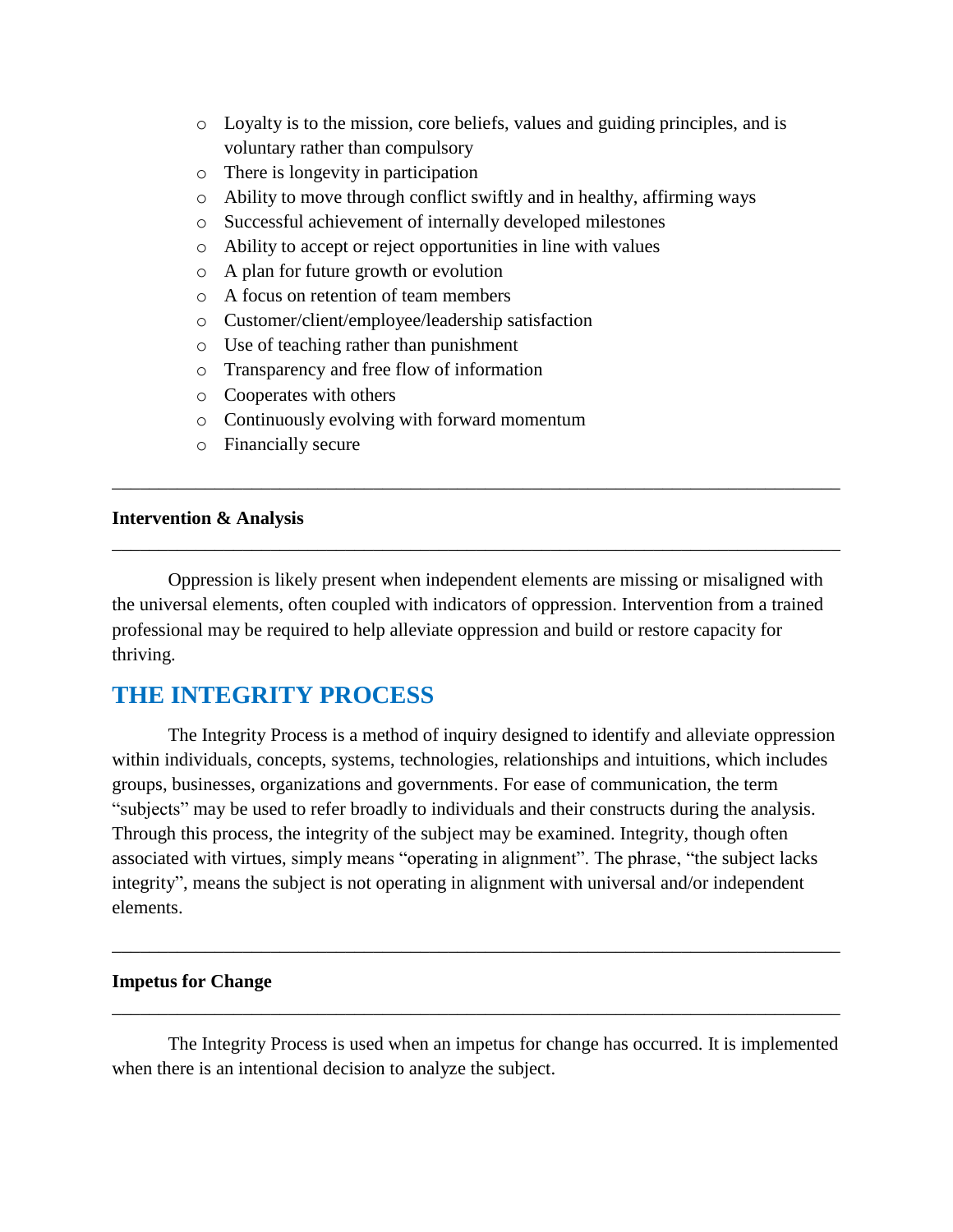### **Inquiry (A.K.A. Dismantling)**

Successful organization and business strategic planning frameworks provide a basic outline for the initial inquiry. The inquiry is a series of questions related to the foundational elements, including the mission, truths, guiding principles, values, basic needs, evolutionary process and milestones or outcomes of the subject. Sample questions are provided as a starting point.

\_\_\_\_\_\_\_\_\_\_\_\_\_\_\_\_\_\_\_\_\_\_\_\_\_\_\_\_\_\_\_\_\_\_\_\_\_\_\_\_\_\_\_\_\_\_\_\_\_\_\_\_\_\_\_\_\_\_\_\_\_\_\_\_\_\_\_\_\_\_\_\_\_\_\_\_\_\_

- $\Box$  Mission What is the point of this? Is the subject an individual, concept, system, technology, relationship or institution?
- $\Box$  Structure What is the subject made of? How does the subject work? What are the processes it uses?
- $\Box$  Truths What is true about the subject? What does the subject believe about itself or others?
- $\Box$  Guiding Principles What determines how the subject intends to interact with itself or others? How does it treat or interact with other subjects? What are its boundaries?
- $\Box$  Values How does the subject prioritize or make decisions? What is most important to the subject?
- $\Box$  Basic Needs & Requirements What does the subject need to operate at its highest and fullest capacity? Are those needs being met? If so, how? If not, why not?
- $\Box$  Evolutionary Process Does the subject continuously evolve by incorporating new information, tools and resources, while maintaining stable foundations? How does the subject acquire new information, tools and resources?
- $\Box$  Milestones/Outcomes How do we know the subject is meeting its intended mission or purpose? How do we know the subject is in a state of thriving, decline, stagnation or impending death?